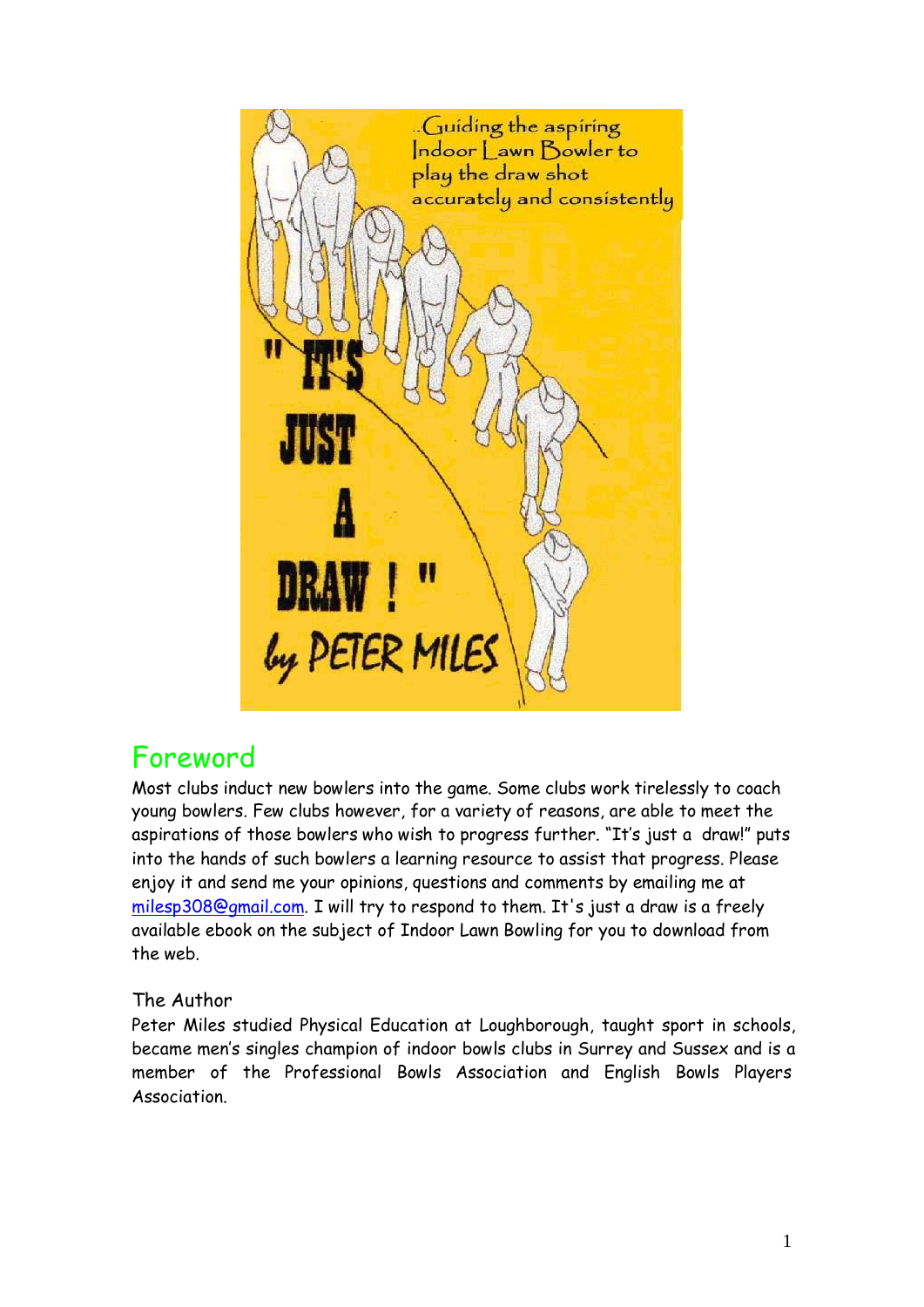| Foreword, The Author |                                                                      | 1     |
|----------------------|----------------------------------------------------------------------|-------|
| Contents             |                                                                      | 2,3   |
| <b>Introduction</b>  |                                                                      | 3     |
|                      | Mechanics, Physiology and<br>Psychology<br>Something to keep in Mind | 4     |
| The Delivery Action  |                                                                      | 5,6,7 |
| Step One             | Getting to Grips with Variables                                      | 8     |
|                      | Body Weight Forward                                                  | 9     |
|                      | Keeping Balanced                                                     | 9     |
|                      | Help with that Clutch Moment                                         | 9     |
| Step Two             | When to Breathe                                                      | 10    |
|                      | <b>Making Breathing Easier</b>                                       | 10    |
|                      | How to become less Tense                                             | 10    |
| Step Three           | Point of Aim                                                         | 11    |
|                      | Relax your Shoulders                                                 | 11    |
|                      | Involving your Feelings                                              | 12    |
| Step Four            | Practicing your Delivery                                             | 13    |
|                      | Flexible Hips                                                        | 14    |
|                      | Imagery                                                              | 14    |
| <b>Step Five</b>     | Controlling your Height of Stance                                    | 15    |
|                      | Every Little Bit Helps                                               | 15    |
|                      | <b>Listing Important Things</b>                                      | 15    |
| Step Six             | Swinging Straight                                                    | 16    |
|                      | <b>Avoiding Collisions</b>                                           | 17    |
|                      | Putting Bad Luck in the Dustbin                                      | 17    |
| Step Seven           | Practice, Practice                                                   | 18    |
|                      | <b>Test Time</b>                                                     | 18    |
|                      | Keeping your Hands Happy                                             | 18    |
|                      | 'Seeing' and 'Believing' it Happen                                   | 19    |
| Step Eight           | The Variable 'Strength of Grip'                                      | 20    |
|                      | You Need Strong Hands                                                | 20    |
|                      | and a Strong Mind                                                    | 21    |
| <b>Step Nine</b>     | 'Bowling', 'Grounding' and 'Throwing'                                | 22    |
|                      | You Need a Cycle of Delivery                                         | 23    |
|                      | Strong Legs                                                          | 23    |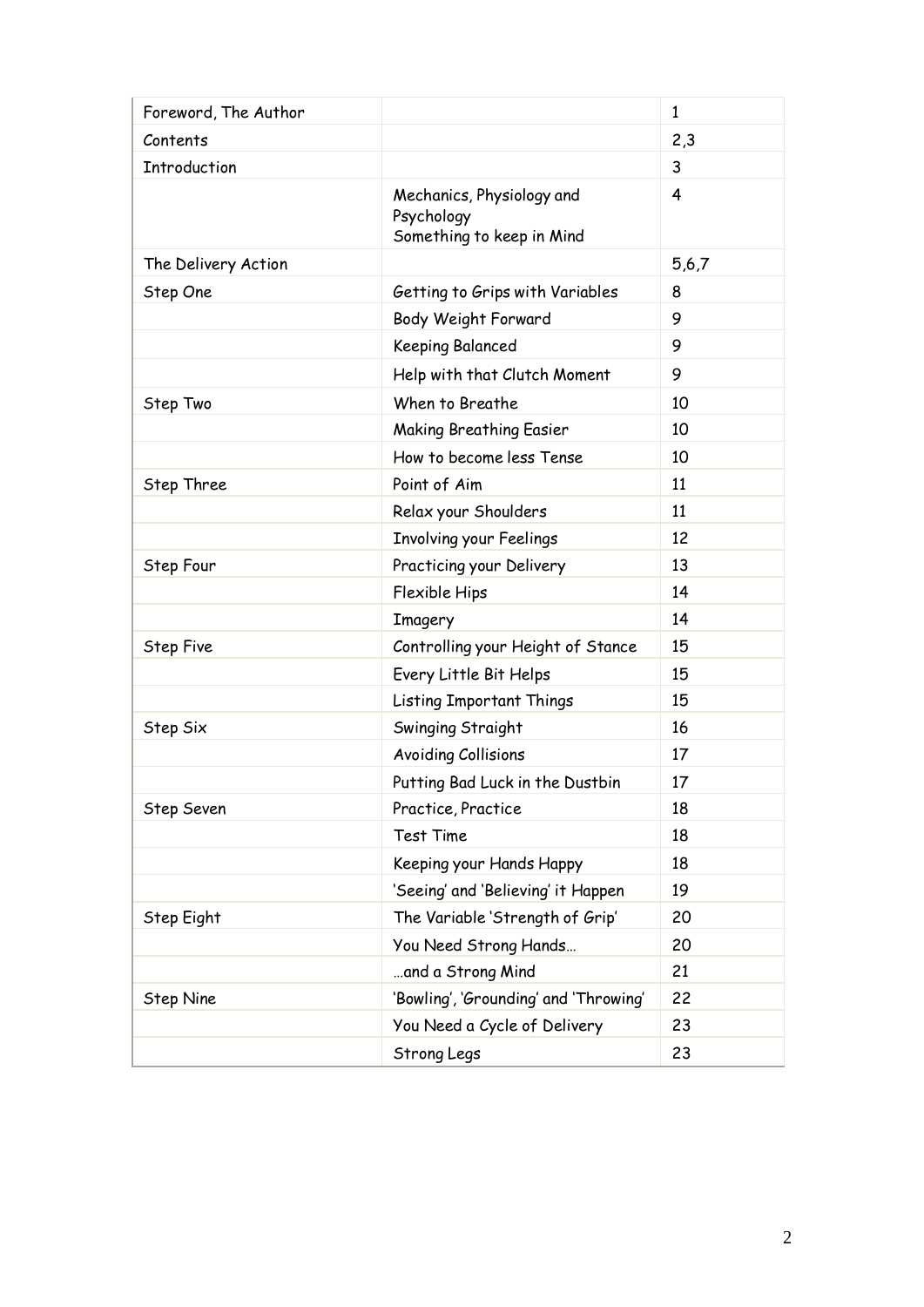| Step Ten                       | Making and using a Rink Chart         | 25 |
|--------------------------------|---------------------------------------|----|
|                                | More Thoughts about Delivery          | 27 |
|                                | Stretching your Hamstrings            | 27 |
|                                | All the Good Things                   | 27 |
| Step Eleven                    | Building the Rink Chart               | 28 |
|                                | Warm Up Routine                       | 28 |
|                                | Try Humming                           | 29 |
| Step Twelve                    | Locating your Point of Aim            | 30 |
|                                | A Strong Tummy will Help              | 31 |
|                                | Getting in Touch with your Inner Self | 31 |
| Step Thirteen                  | <b>Test Time</b>                      | 32 |
|                                | The mat is Going Up                   | 32 |
|                                | Strengthened and Stretched            | 32 |
|                                | Help with your Positive Thoughts      | 33 |
| Step Fourteen                  | Timing your Delivery Action           | 34 |
|                                | The Delivery Action with a Weight     | 34 |
|                                | Watch the Best                        | 34 |
| The Delivery Action Revisited  |                                       | 35 |
| Stepping Back to the Beginning |                                       | 36 |
| Final Step                     |                                       | 37 |

# **Introduction**

The book is for aspiring bowlers, for those who recognise that the draw shot is the foundation of the sport and for those who want to improve their performance.

Specifically, it shows how knowledge from sports science was applied to the fixed delivery action. If the fixed action is not the one you prefer, study the book to see its relevance to your own delivery action.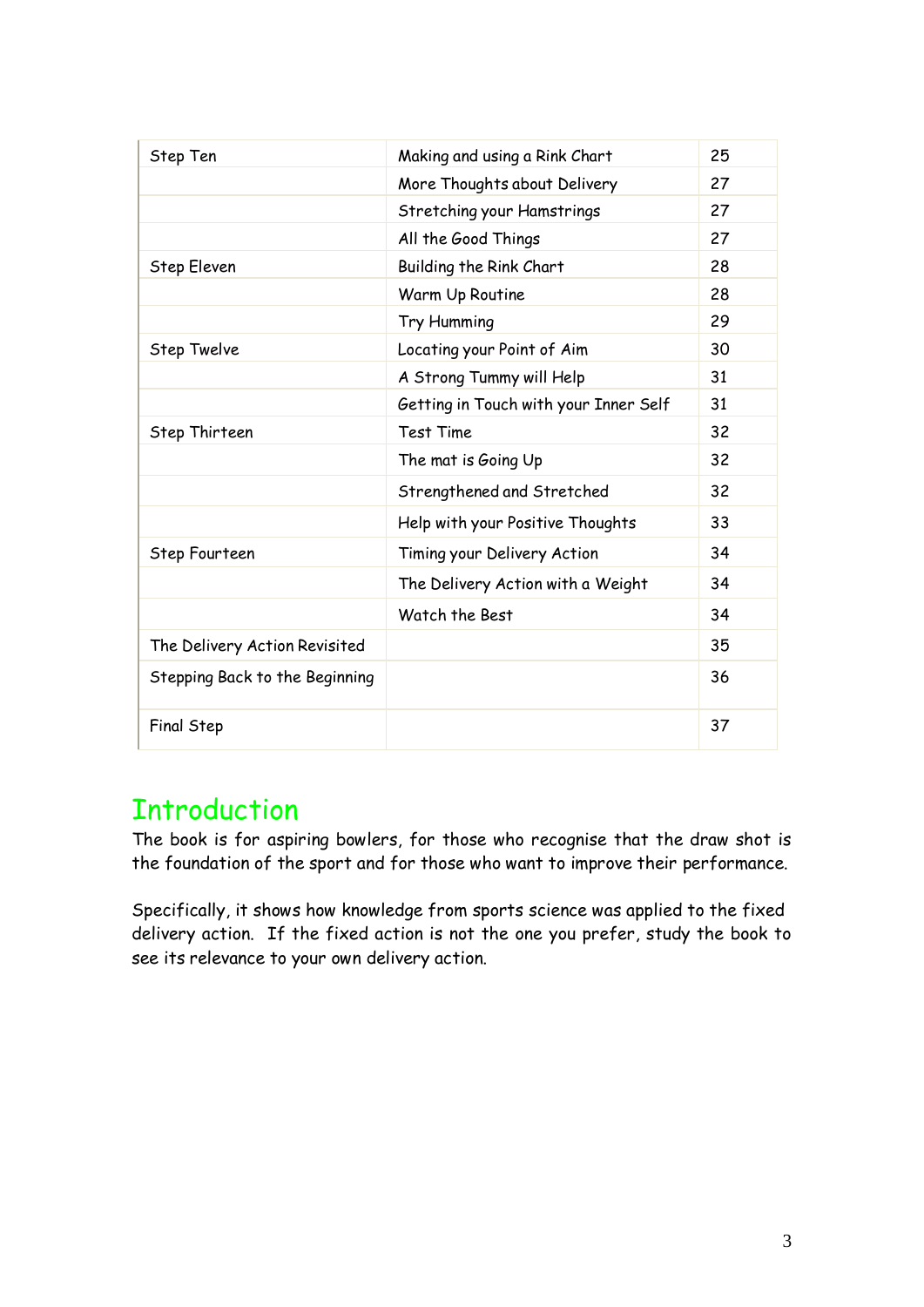### Mechanics, Physiology and Psychology

Like all competitive sports, such as cricket, golf, athletics and snooker, improved performance can be achieved by applying knowledge from these three sports science subjects- Mechanics, Physiology and Psychology. Throughout the ebook these subjects will be identified by these colours.

Mechanics considers the movements you do in the delivery action.

Physiology considers mainly the general fitness, flexion and balance of your body.

Psychology considers the emotional and decision making parts of your personality.

If this is too much for you to consider don't give up. The mechanics is the most important of the three subjects. You only need to be aware of the other two. They only become important as you improve.

#### Something to keep in Mind

The speed of the bowl as it leaves the hand will determine the length it is bowled. If you can control the speed of the bowl you can control the length to which it is bowled. That would be something !



What do you know about speed? You can walk at 4mph; you can drive a car at 30mph. Four miles an hour and 30mph are speeds.

Speed equals the distance travelled divided by the time of the journey.

Now think about the bowl during your delivery action. The time taken between the beginning of the delivery action and the

release of the bowl can be measured. The bowl also travels a distance during the delivery action. If you can control both its time and distance you can control its speed.

> First try to control the time of the delivery action. Think about a clock with a second hand ticking, '1-2-3'. Most delivery actions take between 1 and 3 seconds. Now say '1-2-3' out loud.

Now practise bowling, saying to yourself '1-2-3'. Every time you bowl from now on, no matter to which length, bowl to the rhythm '1-2-3'. Now that wasn't hard! You have controlled the time of the delivery action. That only leaves the distance the bowl travels during the delivery action to be controlled!!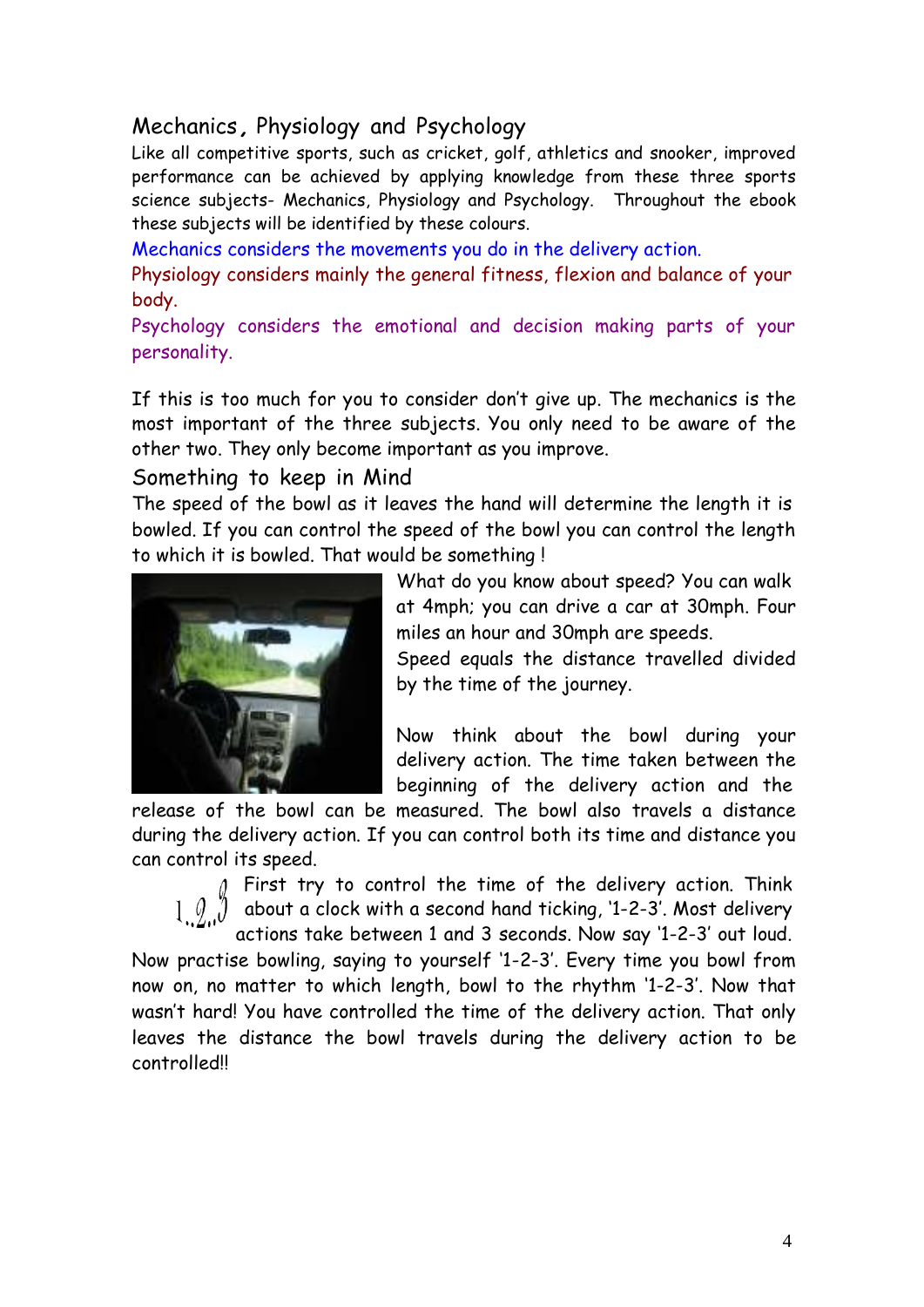# The Delivery Action-

This ebook takes you on a journey and starts with a delivery action.

Get to know it well, practicing with a friend. Practice at home, bowling along a carpet towards a cushion.

I will assume throughout that you bowl with your right hand.

1. Decide on the location of your point of aim.

2. Check the bowl bias and place the bowl in your hand.



3. Take up a position on the mat body facing your point of aim. With straight legs place your right foot on the mat. Place your left foot one foot length forward of the right foot, feet shoulder width apart.



4. Keeping your left arm straight bend your body forward at the waist. Stop when the hand holds the left knee.



5. Keeping the right arm vertically straight bend your knees and left arm until the bowl is touching the carpet. As you lower your body bring the right knee a bit closer to the left knee.

6. Take the point of balance of your body on your heels.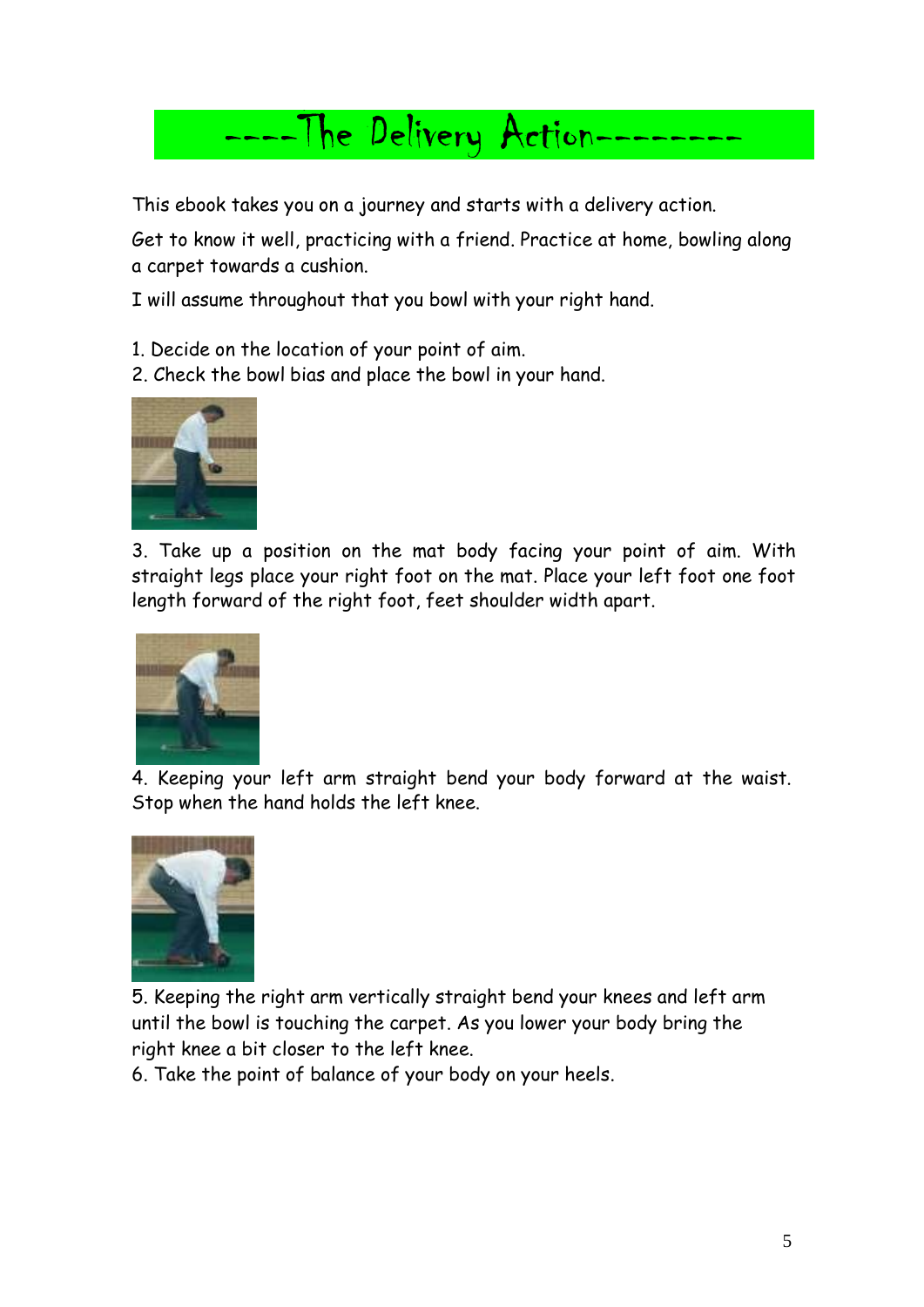

7. The further the jack is from you the higher you will hold the bowl above the mat, by unbending the knees, before bowling.



8. Extend your straight right arm forward about one foot.

9. Check your balance.



10. a, b, c. Deliver the bowl saying '1-2-3' to yourself. This will help you develop a rhythm.

The ebook progresses one step at a time. Each step will introduce a new idea, or a refinement of a previous one. In this way you will be helped to become more accurate.

As you progress through the steps this delivery action will be gradually modified. At the end of the ebook you will be given the delivery action with all the modifications.

There are five mechanical variables which control the distance the bowl travels during the delivery action. These are:

a) The height the bowl is above the ground at the start of the delivery swing.

b) The length of the swing of the arm.

c) The length of the step forward of the left foot.

d) The amount of 'body weight forward' transference that is made in the delivery.

e) The strength of grip on the bowl.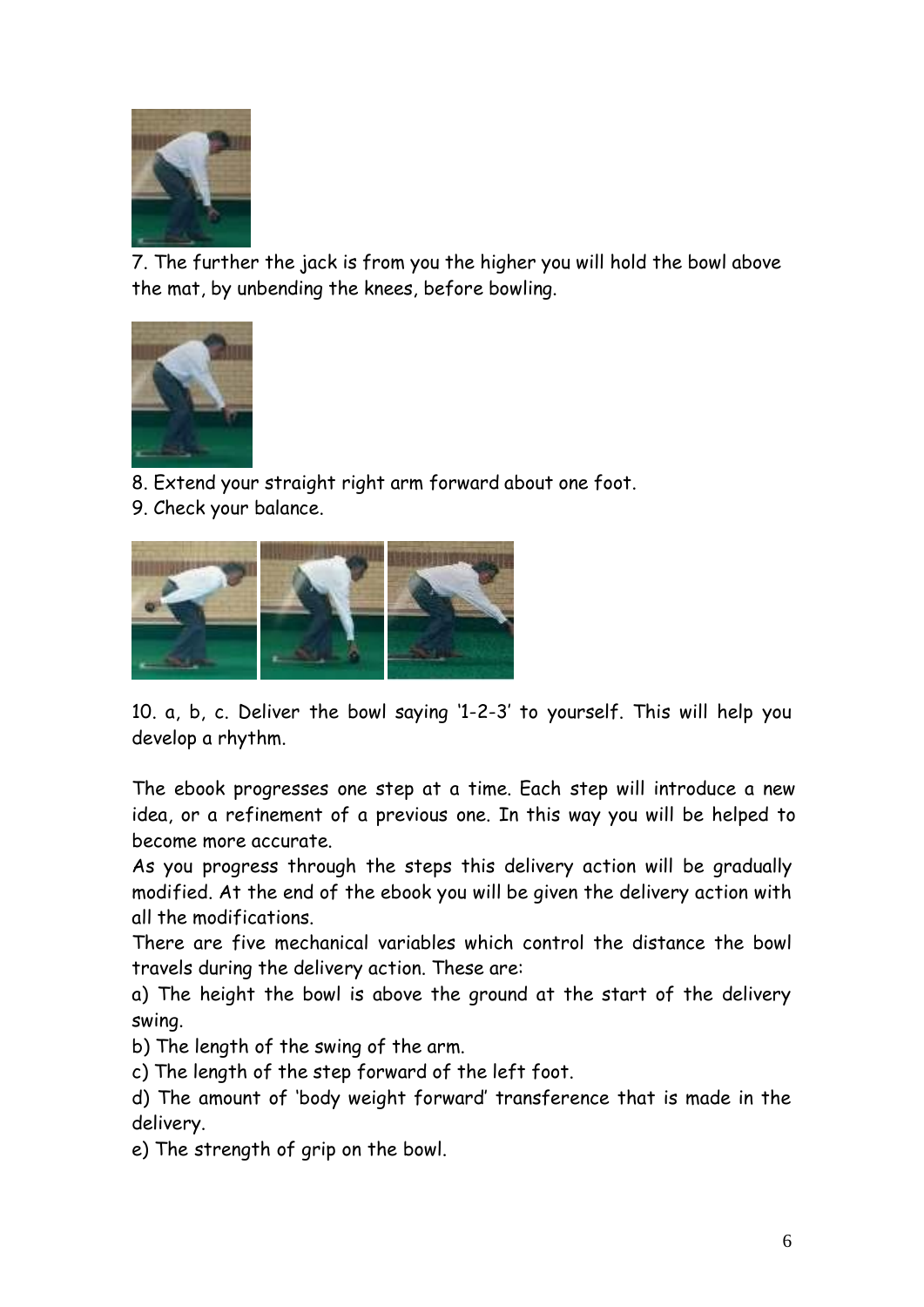If these variables, as well as the time of the delivery, can be controlled, then the speed of the bowl can be controlled.

Now most bowlers just sense the length to be bowled. This sense is partly something given to them at conception and partly something learned through life's journey.

In considering both what 'weight' to impart to the bowl, and how to do it, bowlers are trying to recall events in the past, both distant and recent, which are related to the task. Bowlers recall throwing balls underarm, playing skittles and boules, as well as bowling.

(Perhaps to 'makeup' for our shortcomings in this respect bowlers could play more throwing games. For example, when next in the garden throw a ball underarm to different targets; when next on a pebble beach pick up pebbles of different sizes and throw them underarm at the same target.)

So bowlers all have both natural ability to throw, and experience of doing so, in different amounts. "It's just a draw!" sets out to add to this ability and experience through getting you to ask questions like 'What happens if…?' What happens if, for example, you alter the height of your body, or the time taken for your arm swing or the strength of your grip? You will be encouraged to come to a practice with a question in your mind. Your practice becomes purposeful. You should keep a record of what ensued. In so doing you will draw with increasing accuracy, win more matches and find bowling more interesting.

And that's fun, triple fun!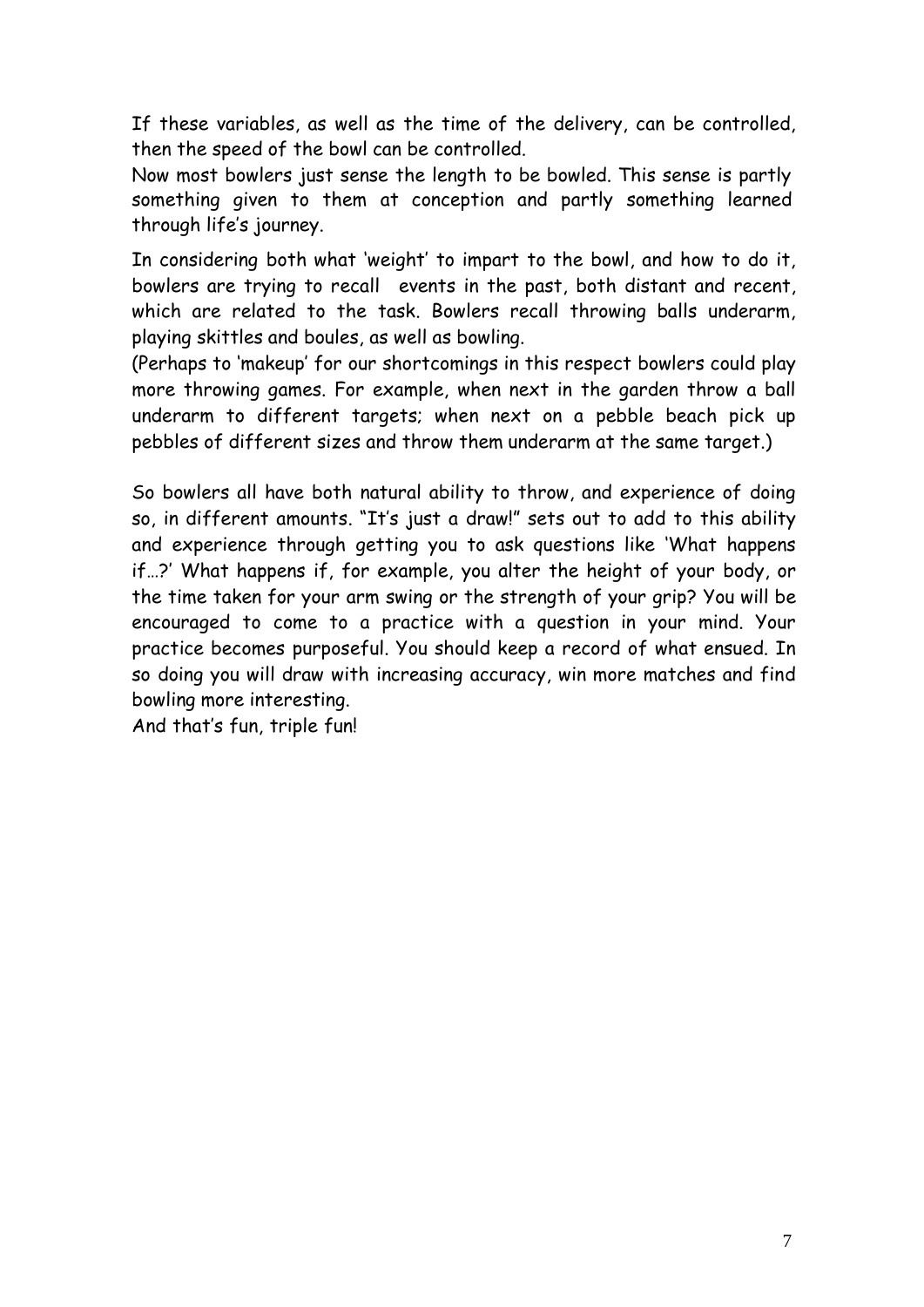# STEP ONE

#### Getting to Grips with Variables

At home take time to practise bowling with a bowl along a carpet towards a cushion. As you delivered the bowl did you count '1-2-3'? What matters here is the time taken during the arm swing. It must be the same length of time for every delivery. Imagine a metronome, (used when learning to play a piano), or a clock pendulum, and let the idea of their regular rhythm help establish yours. In your spare moments, away from the club, 'step outside yourself' and, imagining that you are bowling, close your eyes and say '1- 2- 3'. Do you look good? Are you balanced? Remember, for every bowl say '1-2-3', even for short jacks.

Take yourself through the delivery action 1 to 9. Balance on your heels and then move forward to the 'soles' position. Do you feel your head moving forward? If so well done. This is something that also happens when a cricket batsman starts to play a forward stroke, when a sprinter moves from the 'on your marks position' to the 'get set' position. The head leads the body in this forward movement and, in bowls, helps achieve accurate line.

Transferring your 'body weight forward', from your heels to the 'soles' position, is adequate for giving you a sense of moving forward. So the variable 'body weight forward' is controlled; it becomes a constant.

You can test the alternatives. Take care! The further the head moves forward into the 'get set' position the further you will bowl.

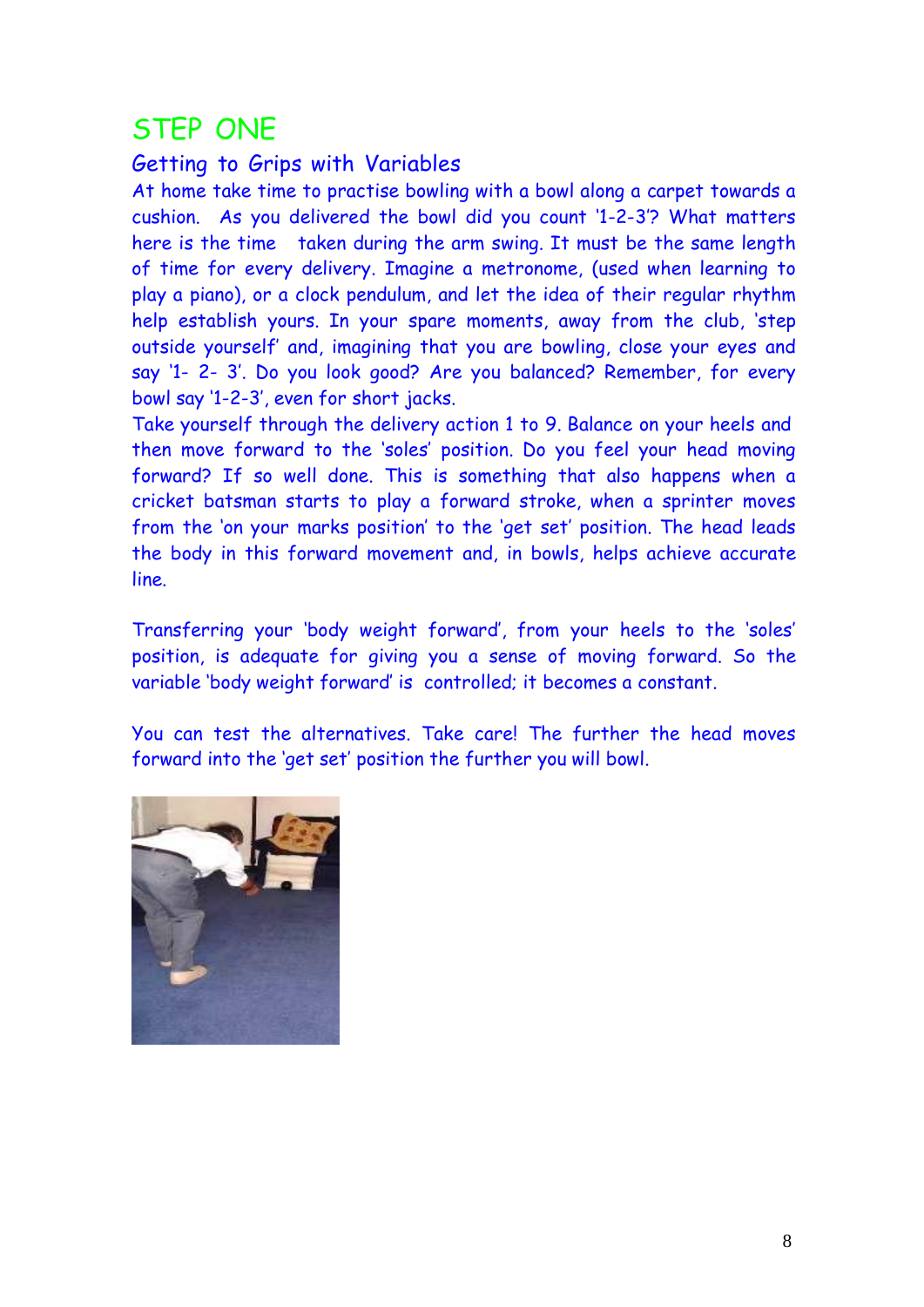### Body Weight Forward

The Four Points of Balance: Weight on heels, full feet, soles and toes



## Keeping Balanced

As you transfer your weight forward in the delivery you must maintain your balance.

These exercises will help you:

a) Wearing slippers stand with one tennis ball under each foot. Try to keep your balance as you move backwards and forwards.

b) Take up a golf putting stance, balance on one foot, and go through the putting action, with or without a putter! Change to the other foot.

#### Help with that Clutch Moment

All who drive a manual car will know the expression 'holding the clutch'. As a bowler you also have this 'clutch' moment.

It is the moment between delivery 9 and 10, between 'get set' and 'go', just like a sprint start in athletics. The moment is crucial. Here you must learn to leave your 'thinking' outer self behind and embrace your 'feeling' inner self.

My '1-2-3' will help you with this. It helps move you from 'thinking' to 'feeling' the delivery. So during the '1-2-3' phase of the delivery enjoy the sensation of doing a beautiful movement. In your imagination, when away from the club, see yourself bowling. Focus on each phase of the delivery in turn. Enjoy doing it…beautifully.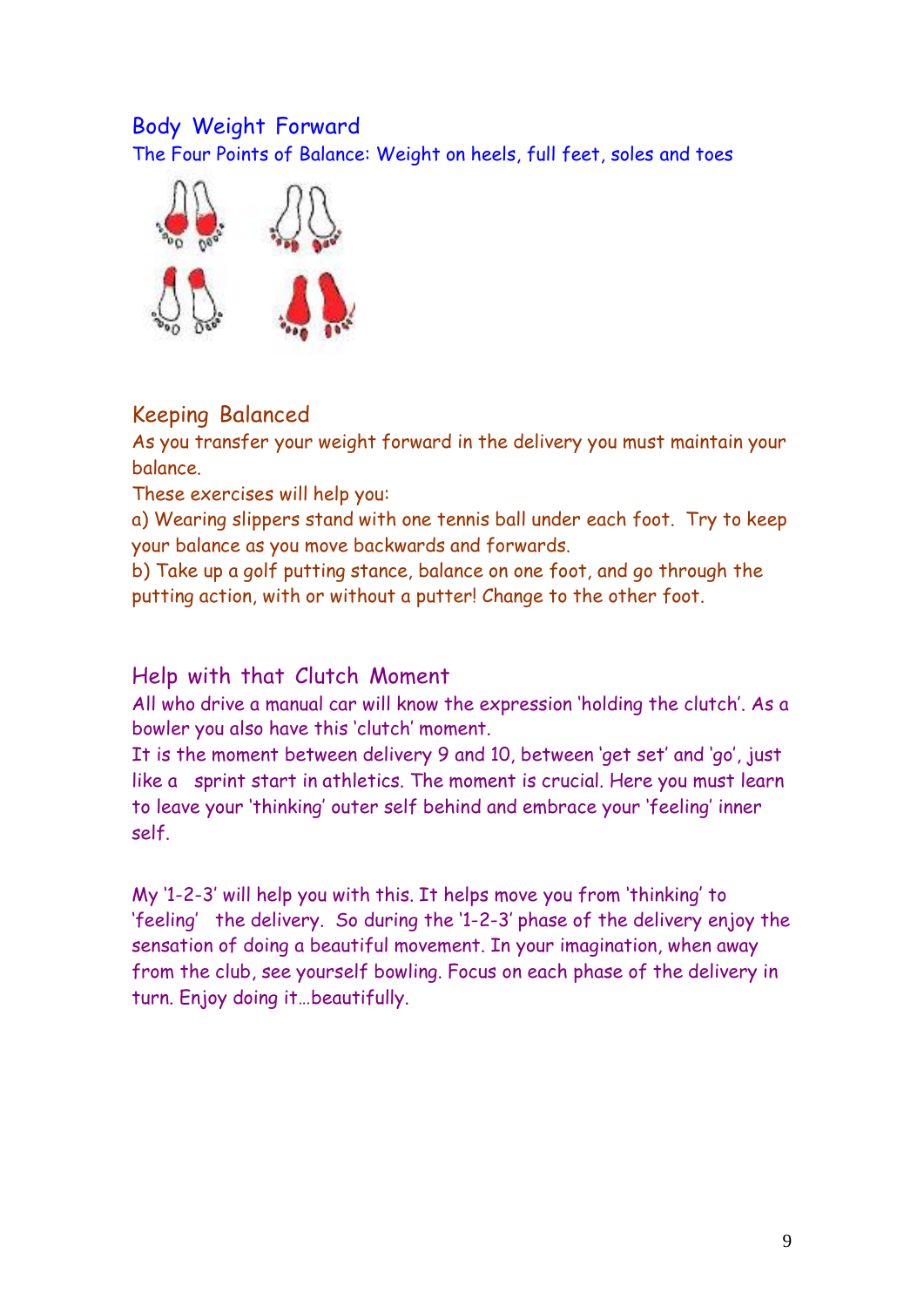# STEP TWO

#### When to Breathe

You need to decide what you are going to do about your breathing during the delivery. You may ask 'Does it matter?' Does it matter whether I breathe in, breathe out, breathe in and hold, or not breathe at all during the delivery? In my opinion everything you do both prior to, and during, the delivery does matter. I suggest that before the delivery you both breathe in to the count '1-2-3' and then breathe out to the same count. Do this at delivery 8. As always test the alternatives.

## Making Breathing Easier

Learn to breathe deeply and calmly. Work to develop a slow breathing rhythm. This will help you both to relax in the delivery and reduce tension. The following exercise will help you:

Put a scarf around your ribs and cross it at the front. Gently pull the scarf tight. Breathe in and allow the scarf to expand. Breathe out. A squeeze of the scarf will help your lungs to empty. So you breathe in, and then out, before you bowl.

Exercise 10x, x2 i.e. do the exercise ten times, rest, and then repeat it .

How to become less Tense

Sometimes you will have one of two problems during a match; becoming tense, and 'not feeling bothered'. Where either of these is left unchecked you are unlikely to play to your potential.

If you are tense in a match either of these ideas will help:

a) You inhale slowly and deeply, and then exhale, before you bowl.

b) Tightening your stomach, leg and arm muscles for five seconds while waiting to bowl. Over anxiety produces over tightening in the muscles and this exercise will reduce it. If 'not feeling bothered' is your problem then you will find something to help you at Step Nine.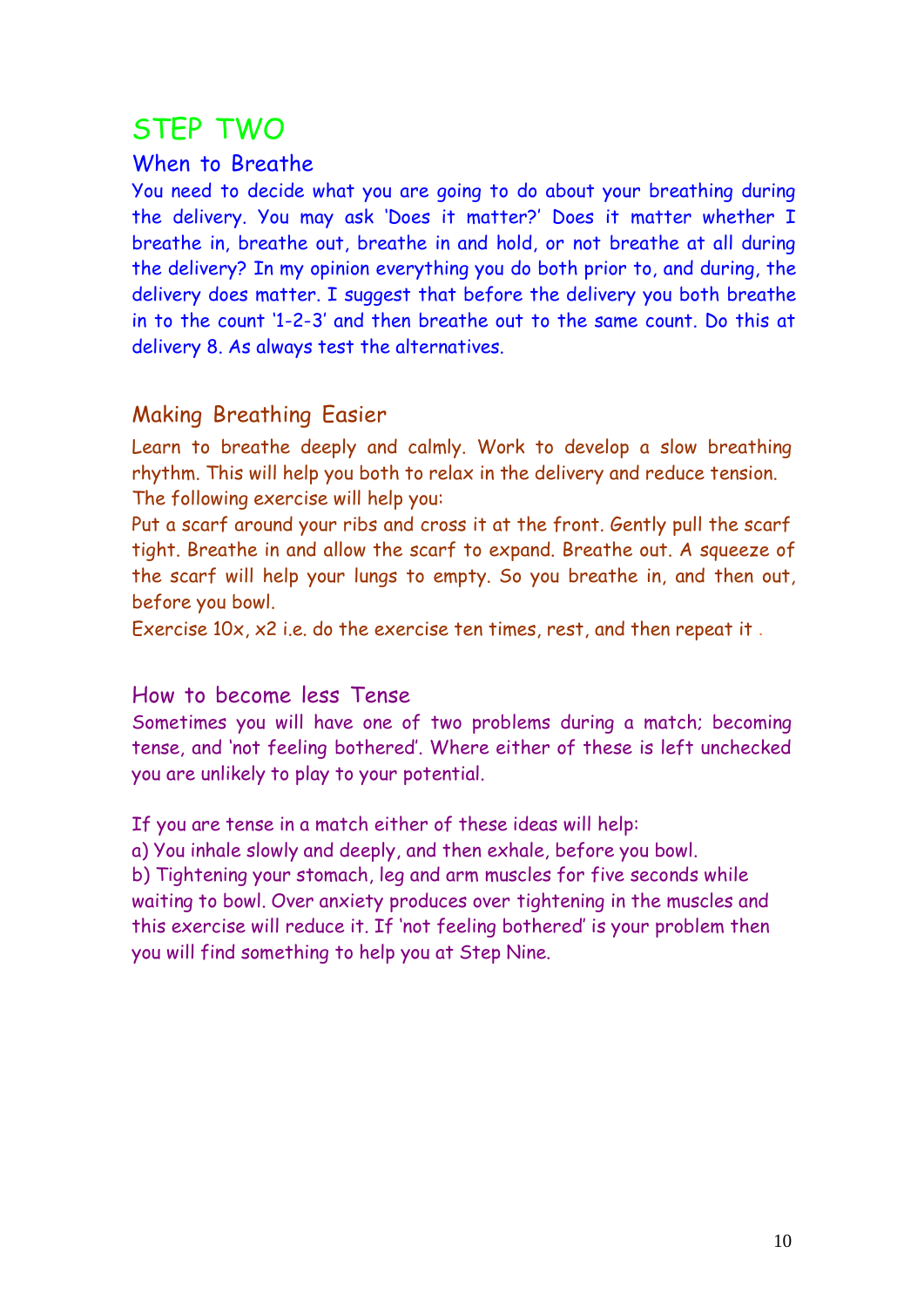# STEP THREE

### Point of Aim

At the exact moment of delivery what are you looking at? The diagram locates four common points of aim. A, B, C and D

There are advantages and disadvantages for each of the four points.

My point of aim is on the far bank, D, for three reasons.

1) The further the point is from you the less will be the margin of error.

2) It is easier to both find, and concentrate on, a point on the far bank compared to a point on the carpet surface.

3) I have more chance of keeping the head still which helps to keep the point of aim in focus. (This is like the snooker player keeping the head still for as long as possible when cueing.)

You are going to bowl through your point of aim, (not just towards it, or even to it).

Imagine your point as an entrance to a road tunnel. You will bowl through the tunnel. Remember '1-tothrough'.Oops! Did <sup>I</sup> mean '1- 2-3'? Well you choose.



### Relax your shoulders

You will improve your arm swing and follow through if you learn to relax your shoulders.

Stand holding a scarf above and behind your head, hands one metre apart. Raise and lower the scarf behind the head. Think about your shoulder blades controlling the movement. Exercise slowly; lower the scarf breathing in, raise the scarf breathing out.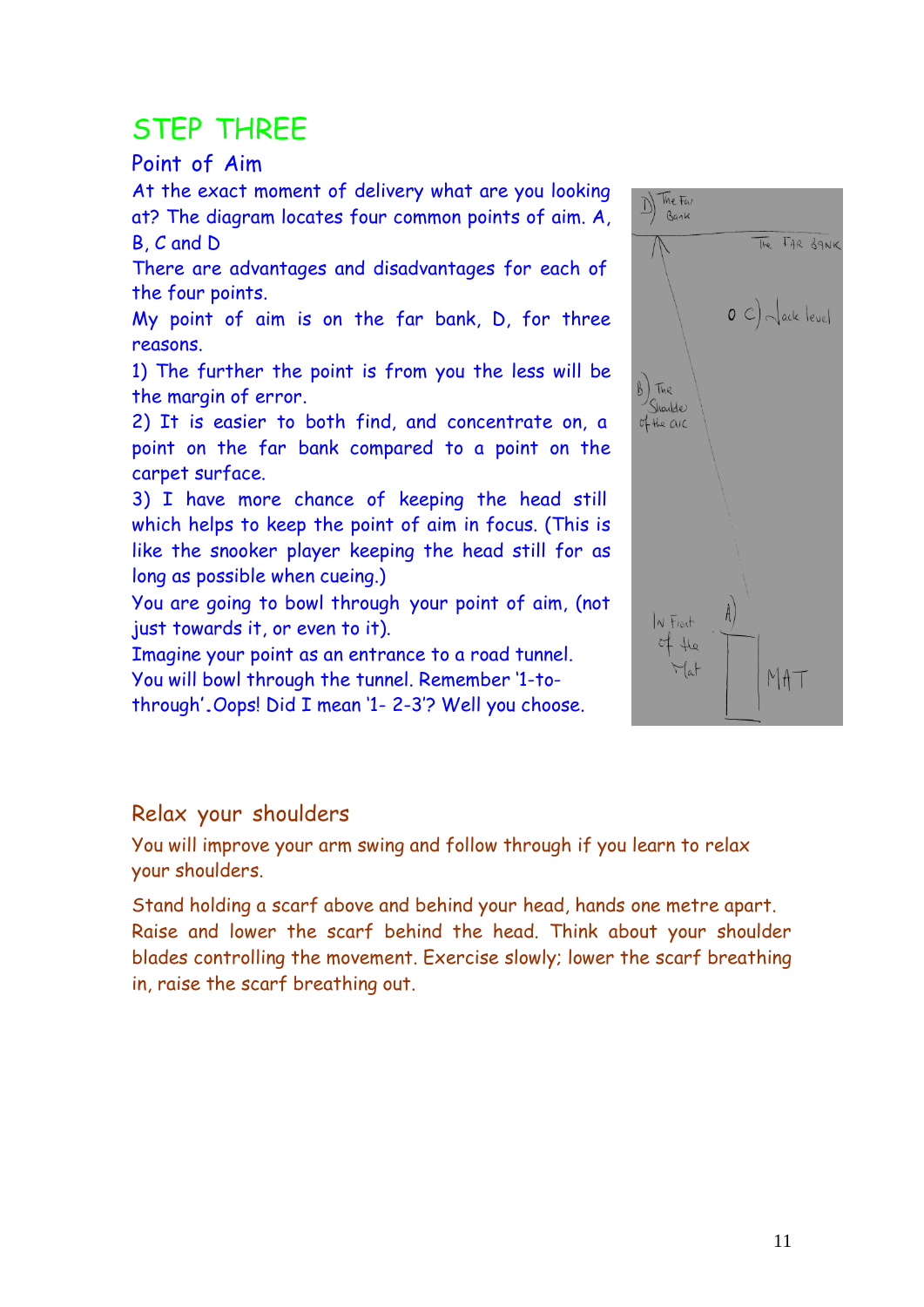# Involving your Feelings



To help you concentrate on the road tunnel, 'see' the lights of the tunnel, 'imagine' the land beyond, 'feel' the bowl hugging the road into the tunnel. Encourage your feelings to become interested in the point of aim. In this way you will calm the analytical 'am I swinging in a straight line?', 'have I transferred my weight forward sufficiently?' mind which can cause over tightening of the muscles.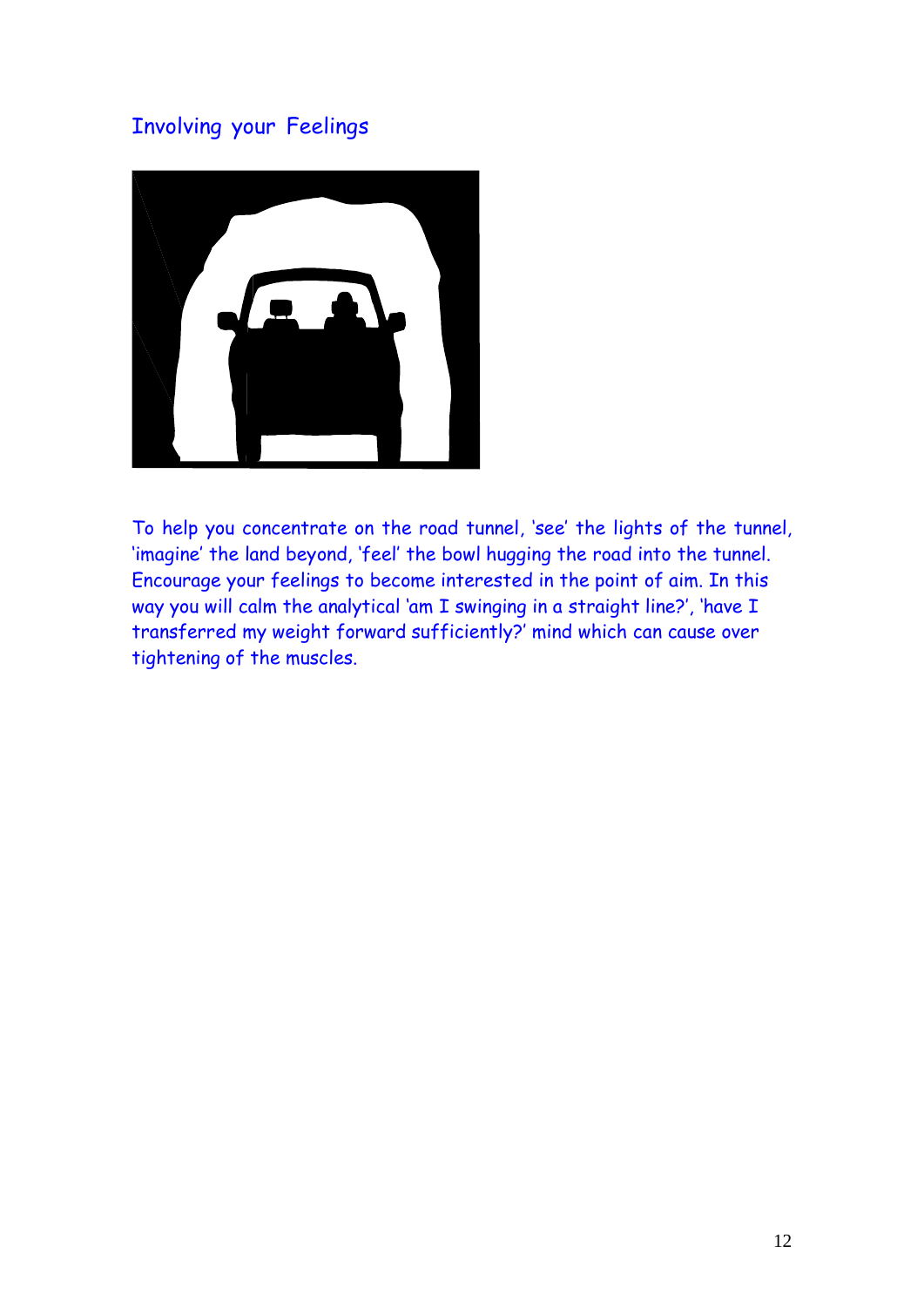# STEP FOUR

## Practicing Your Delivery

Ranked sportspersons practice on most days. This does not mean you have to go to the club every day! Do you practice at home? If not please reconsider. It will pay dividends, and it's free! If you have a padded footstool you can put this on its side and bowl to it, rather than using cushions. The advantage here is that the bowl rebounds to you!

Practice the delivery routine, especially 1 to 5. Bend forward at the waist until the left hand reaches to just above the left knee. Hold that position and, keeping the right arm straight, bend the knees until the bowl touches the carpet. Keep the left hand on the left knee throughout the delivery action. It will help to control the height of your body in the delivery action and make your action more stable.

Practice your routine. Take your time. Bowl through the point of aim. You may have to pencil mark a point of aim on a wall. Can you see the road tunnel? Remember '1-to-through'. In this practice your point of aim will be on the wall, not on the cushion or footstool, so keep your head up. In your practice strive to keep the forearm, wrist and hand in a straight line as the arm swings forward. Once the downswing is finished keep the head still until the arm has finished its straight follow through.

Observe other sports. Movements in other sports can be similar to the bowls delivery action. In golf the club back swing is much slower than the downswing. The club head also accelerates through the downswing. These features are also present in the snooker cue action and in javelin throwing. So during your '1-to-through' sequence swing slowly backwards to the word 'to' and accelerate the swing forwards to the word 'through'. This acceleration helps achieve accurate line.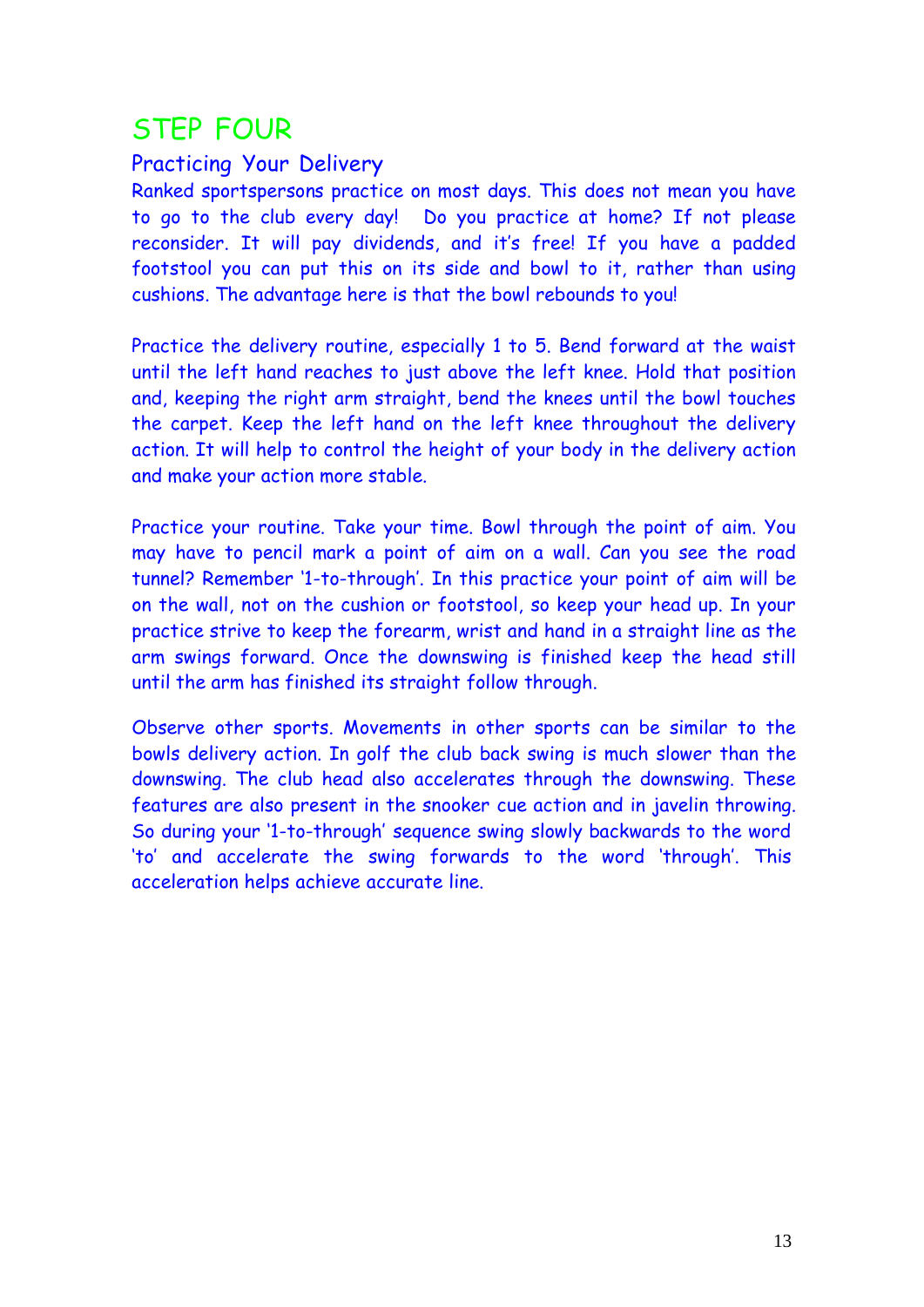### Flexible Hips

You will improve if your hips are more flexible, so try this exercise:

Lie on your back, legs bent. Pull the left knee up towards your chest and extend the right leg flat to the floor. Hold this position of the legs for 5 seconds. Reverse the position of the legs.

Exercise 10x Repeat x3

#### Imagery

Away from the club imagine yourself playing the draw shot. Look at the bowl as it travels and see where it ends. Concentrate on each phase of the delivery e.g. transfer of weight forward, staying low in the delivery, keeping a long, low position in the follow through and bowling through the point of aim. Enjoy doing this!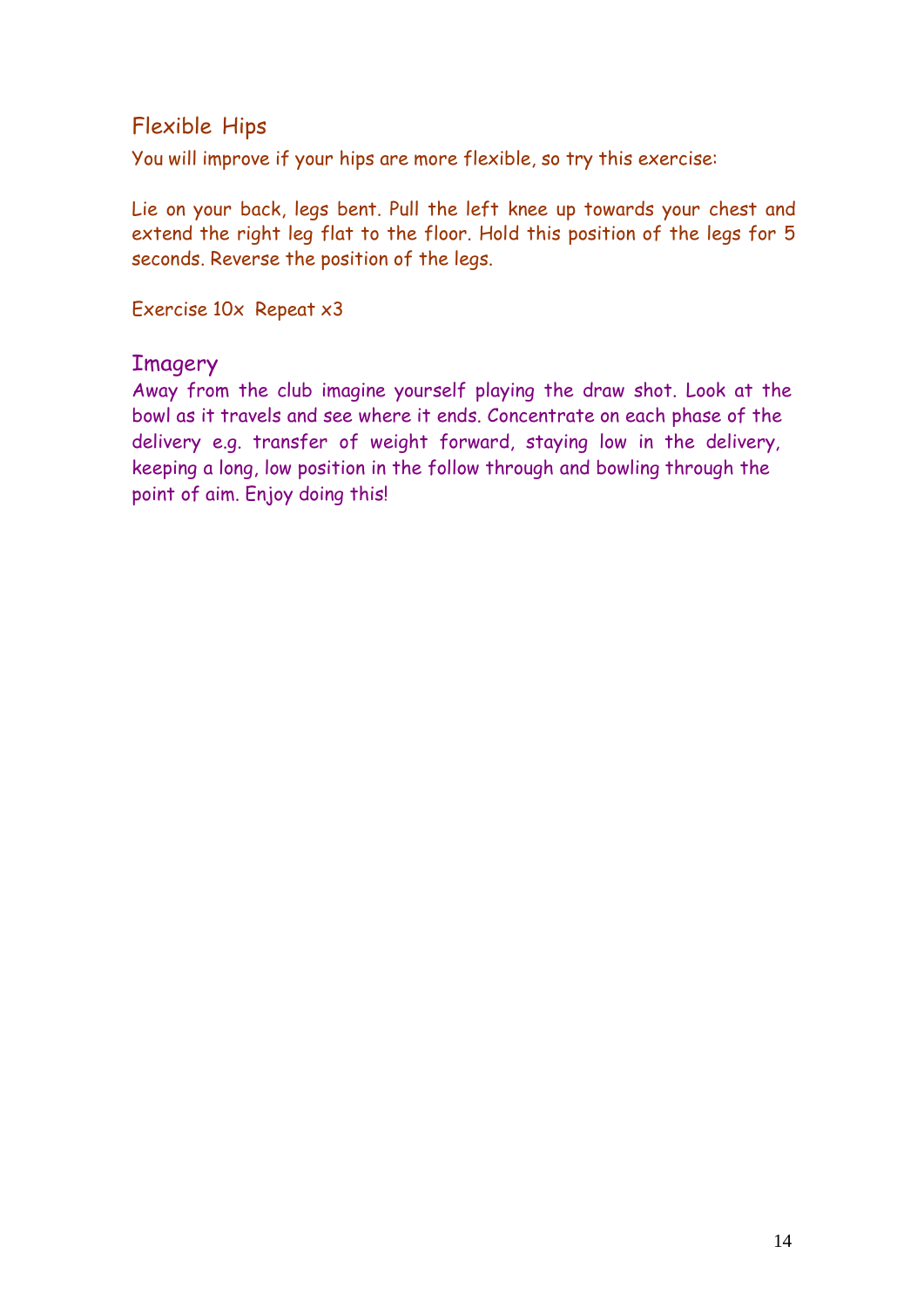# STEP FIVE

#### Controlling Your Height of Stance

Go through the delivery bowling routine. (The further the jack is from you the higher you will raise your body before bowling.)

Don't alter the 'bend your body forward' position you reached at delivery 5.

Delivery 7. The body weight is now on the heels. Imagine that beside you on the carpet is a ruler held vertically. Unbend the knees slowly in steps,



each step being about 1 inch. Imagine the bowl going up the ruler. Count these small steps as you do it. 1-2-3-4 etc

The more you unbend the knees, the higher you will stand and the further you will bowl.

You will need to practice this movement, keeping the small steps the same distance apart.

From now on this is part of your delivery action.

## Every Little Bit Helps

You will improve if you take your general fitness seriously. Choose cycling, swimming or brisk walking. Build up slowly, never exhausting yourself. Enjoy it knowing it is also doing you good. How is it doing you good? If you are fitter you will resist illness and injury more, will recover from them quicker and you will sustain a higher level of performance longer.

Every little bit helps! But don't overdo it. For example don't go for a tough cycle ride a day before an important match.

### Listing Important Things

When competing you may perceive things negatively. You may play a poor shot, the marker may be awkward or your opponent may indulge in gamesmanship. Make a list of such things and add to it as you gain in experience. Forewarn yourself and so be forearmed. Make a list of the important things. It will help you to focus on that which is truly important. Your list may be:

- a) The next bowl, (which will be the best you have ever bowled).
- b) The the sequence of the delivery
- c) The point of aim
- d) '1-2-through'.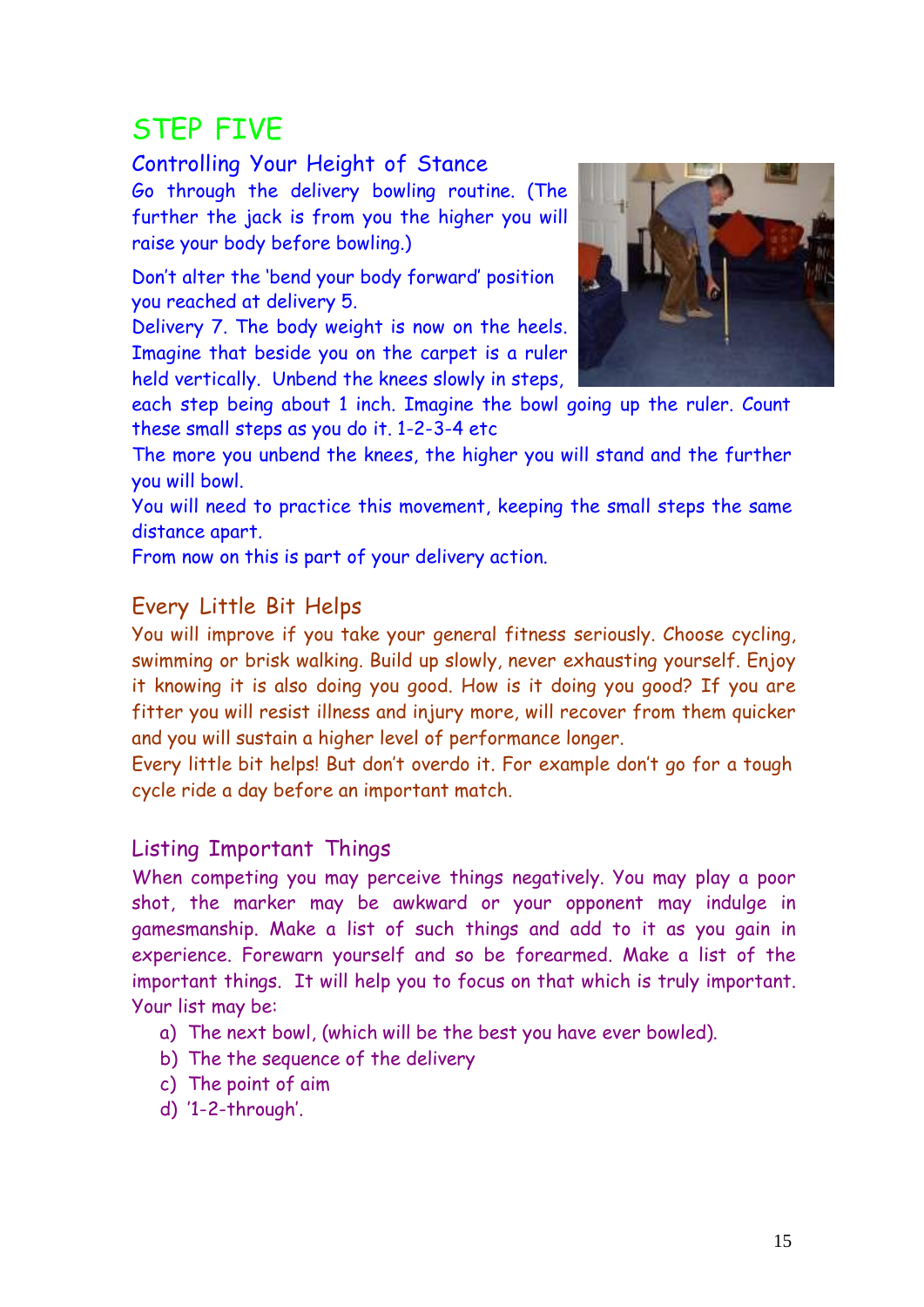# STEP SIX

### Swinging Straight

Lean a long mirror against a wall. You are going to bowl a plastic ball towards the mirror from a distance of about 10 feet. Angle the mirror and you will see yourself bowling. Try to get a reflection of a vertical line, (this could be an edge of a door or furniture or part of a wallpaper pattern), in the mirror.

Position your body so that as you swing the right arm the bowl will seem to move down the vertical line reflected in the mirror.

Practice the delivery routine.

Think about the point of aim. Can you see the road tunnel? Bowl through the road tunnel. Remember the timing is '1-2-through'.







Try to position your head so that it is looking down the length of the right arm so the head is at one end of the arm and the bowl is at the other end. Ideally your line of sight is the same as the delivery swing of the arm. Does this help the accuracy of your line bowling?

In darts, snooker and golf putting, the head is in the same position relative to the dart, snooker cue and golf ball as my preferred head position is to the bowl. If you are convinced that this is a good idea add it into your delivery routine at number 6.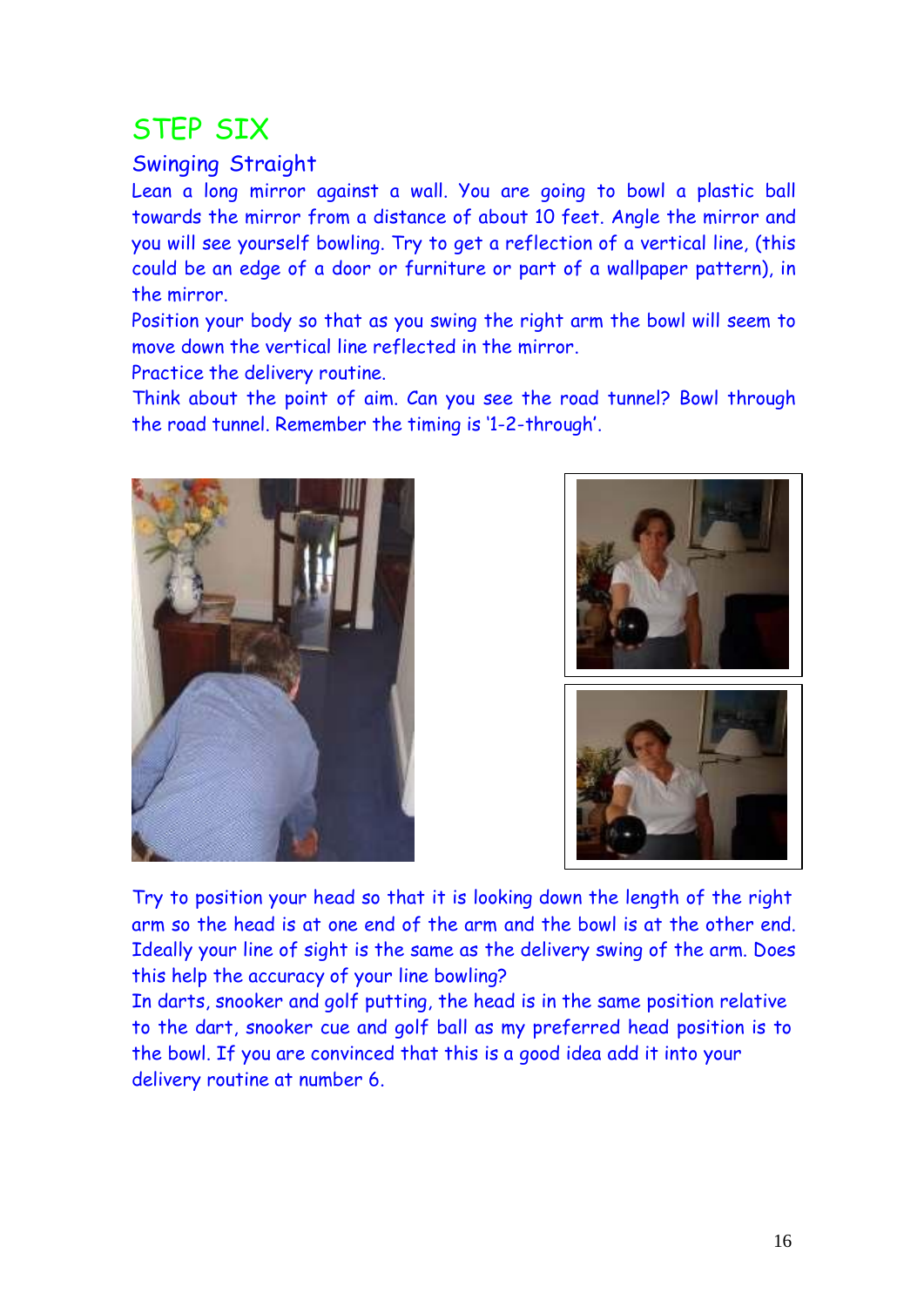## Avoiding Collisions

Are you still exercising your hips?

This exercise will help you to bowl in a straight line and also reduce the incidence of the bowl hitting the body during the swing:

Stand in an upright position, hands on hips.

Put the weight of your body on the right leg, straight left leg forward and onto the toes.

Rotate the whole of the left leg outwards from the hip joint and then back inwards X6 RepeatX3. Then reverse the legs

### Putting Bad Luck in the Dustbin

When things are going against you in a match you will often hear comments like 'bad luck', ' it's the rub of the green', and 'it's all on the day'. Now we all know that unlikely shots sometimes happen in a bowls match. We can use words like fluke and freak to describe these unlikely shots. Don't let these shots take you by surprise. Forget them, put them into an imaginary dustbin and remember to put the lid on!

Play these games. They will help you for when 'bad luck' strikes.

- a) Play with three bowls against an opponent's four bowls. Here your opponent will both start and finish the ends.
- b) Play against an opponent with four bowls, bowling your first two deliveries with your eyes closed.

The world is wonderful and immensely fascinating. It was not created by chance. This ebook has been one response to that belief. The outcome of a match is not found in the saying 'it's all on the day'. That sounds like a deadly fatalism. As with all bowlers I bring to a match a God given talent. He has also enabled me to bring technique, physical and mental preparation. I am what I am today because of yesterday and the days before that. If I win it is because I am better than my opponent in some of these respects, and vice versa. So rid yourself of fatalism and work to improve your technique, your fitness and your mind games.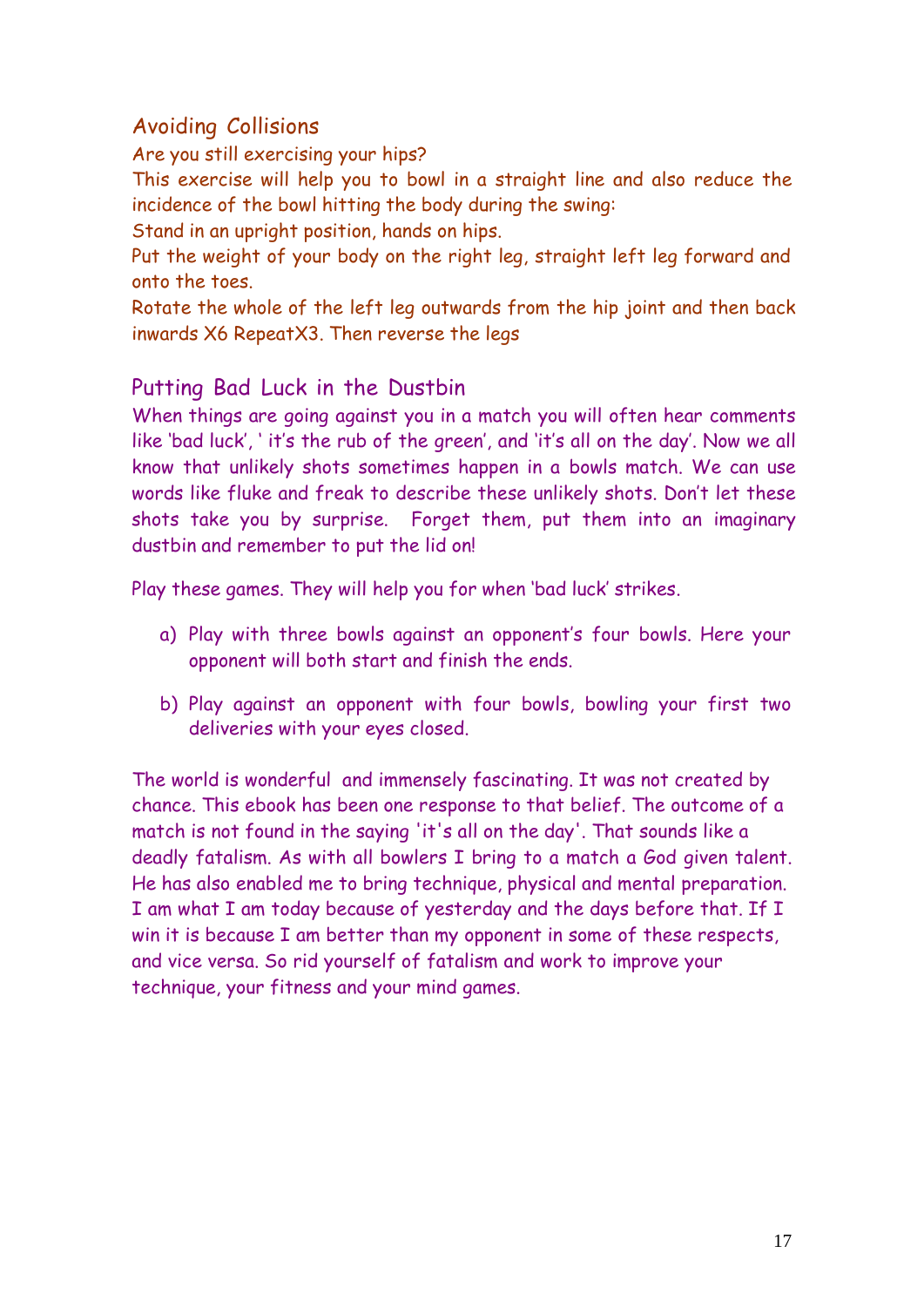# STEP SEVEN

#### Practice, Practice

Practice the delivery routine. Each part is important. You may have a 0-1-2- 3-4-5-6' vertical ruler scale' (where 0 is on the carpet) from Step Five.

Practice bowling with both a '2' and a '6' position, i.e. two woods for each body position. In future practices vary the 'height' positions. Now remember to take your time in practice. Count slowly and carefully. Emphasise bowling through your point of aim, 1-to-through'.

### Test Time

It's a good idea to check your progress. This procedure will get you started. Keep the mat 2 yards from the ditch. In place of a jack fold a clean white handkerchief and position it at full length.

Choose to bowl either backhand or forehand.

Bowl four bowls.

You are aiming to bowl within 1 foot of the handkerchief. Using a rink chart like the one at Step Ten record the number of bowls you bowl within 1 foot. Use a calibrated metal bowls tape for this.

If not the length of your forearm, plus fist, will do.

For each succeeding end reduce the length by one yard.

What's your average? Next time you will aim to do better.

#### Keeping your Hands Happy

Flexible hands will help achieve a good grip. Keep your hands happy. Try these exercises.

a) Put your arms straight out in front of you. Flex your hands. Separate the first and second fingers from the others creating a gap. Breathe in as you bring your hands towards you. Breathe out as you extend your hands in front of you. RepeatX5. Try different finger separating combinations.

b) Push through your wrists, flexing the hands towards you. RepeatX5.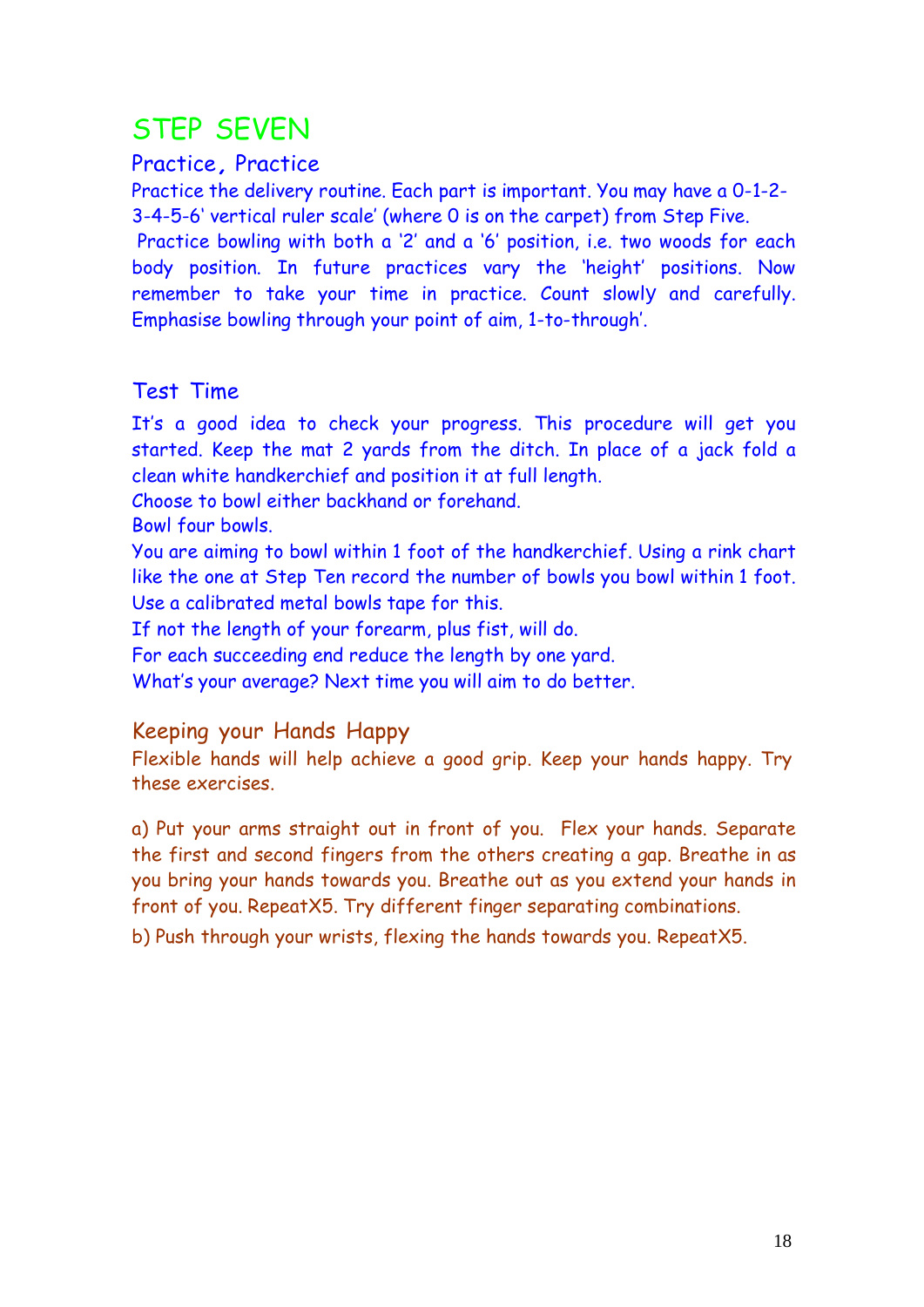### 'Seeing' and 'Believing' it Happen

You will need all the help you can get to rid your mind of negative thoughts during the delivery. In fact anything that will rid the mind of analysis from delivery 9 onwards will help.

As you approach the mat prior to delivery 'see' your bowl sitting just behind the jack. That is where it will end its arc. Don't tell me 'you hope it will be there'. Believe it yourself. You are to be so confident of this that you can see yourself picking up the bowl when the end is finished. If this is helpful put it into your delivery routine.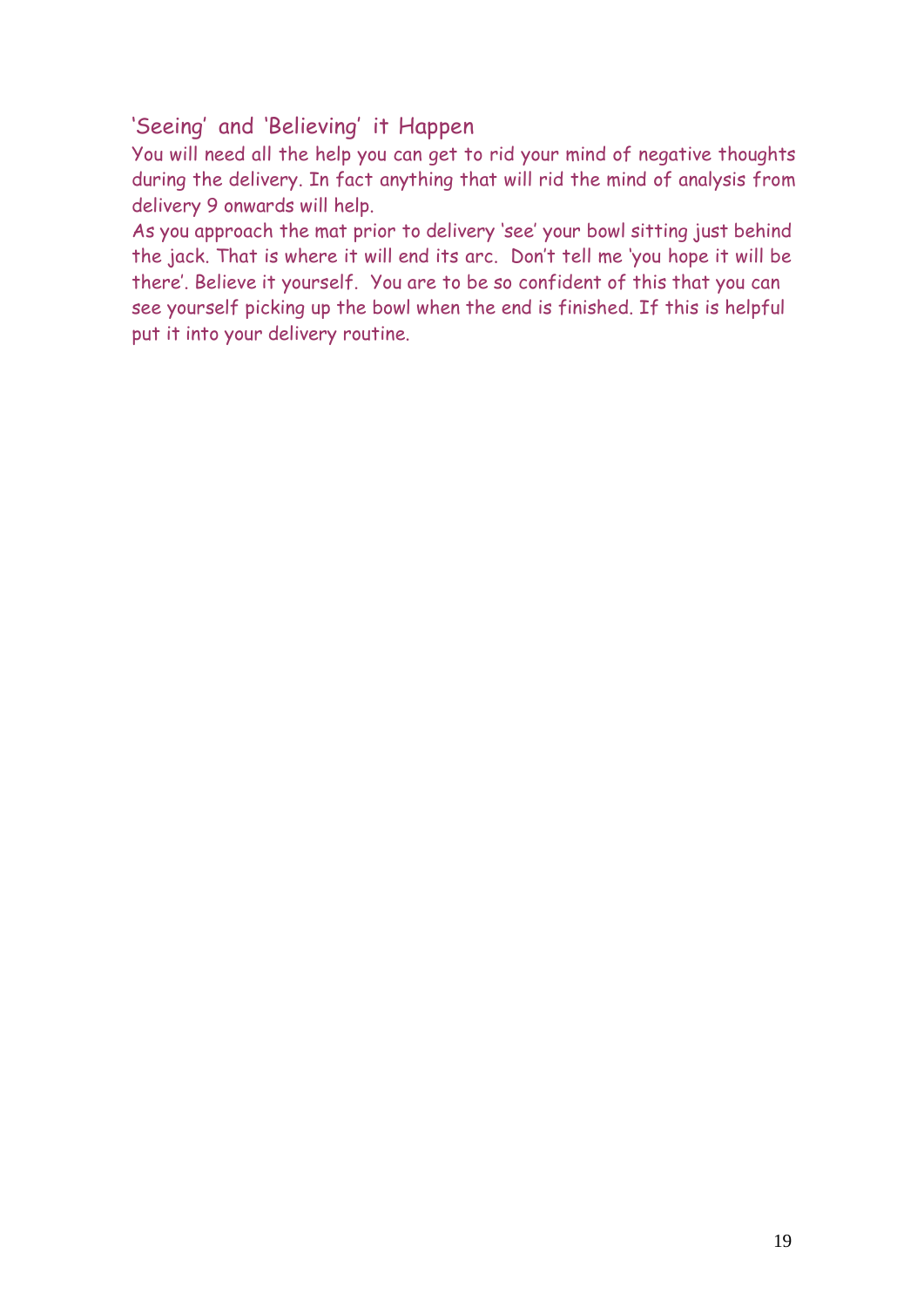# STEP EIGHT

## The Variable 'Strength of Grip'

For short jacks, particularly if you are using small bowls, relying on the 'height of stance' variable to help give you accurate length, may not be enough. I suggest you also use 'strength of grip'. So what does 'strength of grip' mean? A cricket batsman uses the phrase 'playing with soft hands'. When playing defensively, not wanting the ball to travel far, the batsman relaxes the grip on the bat handle. Similarly if you use a 'softer' grip the bowl will not travel as far.

Hold the bowl in your hand and place it on the carpet. Just hold the bowl without it slipping. This is 1 on your 'strength of grip' scale. Tighten your grip slowly, counting as you do so. Count 1-2-3-4. Practise this. You need a grip strong enough to keep control of the bowl when bowling to a long jack but not over gripping, one cause of 'throwing'. ( see Step Nine) To start you off, and for most jack lengths, I suggest you count to 2. Now go through your delivery routine. Add this 'strength of grip' into your routine at delivery 5.

Periodically check that the size of bowl you are using matches the size of your hand. After a few months you may find that, as you do flexion and strength exercises, your hands get bigger! There may be occasions when you can't grip the bowl securely. If this is a problem for you try this procedure:

Before bowling rub the bowl with a cloth. The friction thus caused warms the surface of the bowl, increases adhesion between the fingers and the bowl, as well as keeping your hands supple. You can also try using a moist chamois leather to rub the bowl prior to bowling.

#### You Need Strong Hands…

In Step Seven you were given exercises for increasing hand suppleness. You also need your hands to be strong.

Kneel on the floor. Take up a position to do a press-up. Start with the palms of your hands flat on the floor. Do press-ups Repeat x5, x2. As you gain confidence take the weight of your upper body on the fingertips! As you get stronger, from your kneeling position, move the knees further back and away from your arms. Remember, as with all exercises, don't overdo them but do them regularly.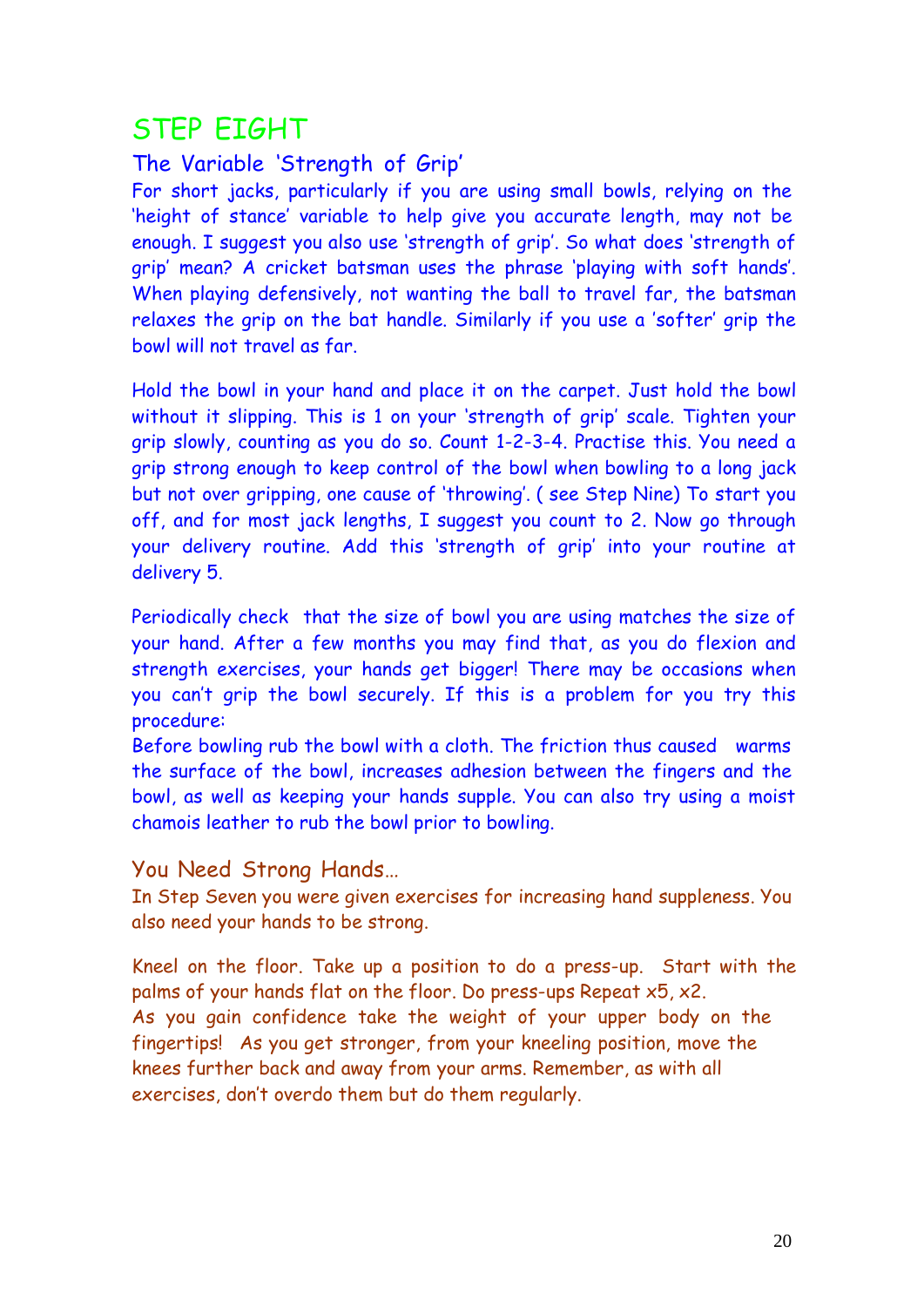…and <sup>a</sup> Strong Mind.

At Step Five you learnt how to counter perceiving things negatively. Remember 'to be forewarned is to be forearmed '

You will also need a mental strategy in place to cope with:

a) A close match,

b) Being well in the lead,

c) Being a long way behind.

This is not unlike the problems encountered by a middle-distance runner. Learn to see the match as only one of many along a journey to becoming a champion. It is your hard training that has got you into this match. You owe it to yourself to keep going. If you are in a) or c) above it is still only the next bowl to be considered. However two dangers lurk for you if you are well ahead in a match. You can quicken up your delivery action and, what is worse, begin to show off!. Slow yourself down. Remember that the object is to win the match, not to show your opponent how brilliant you are.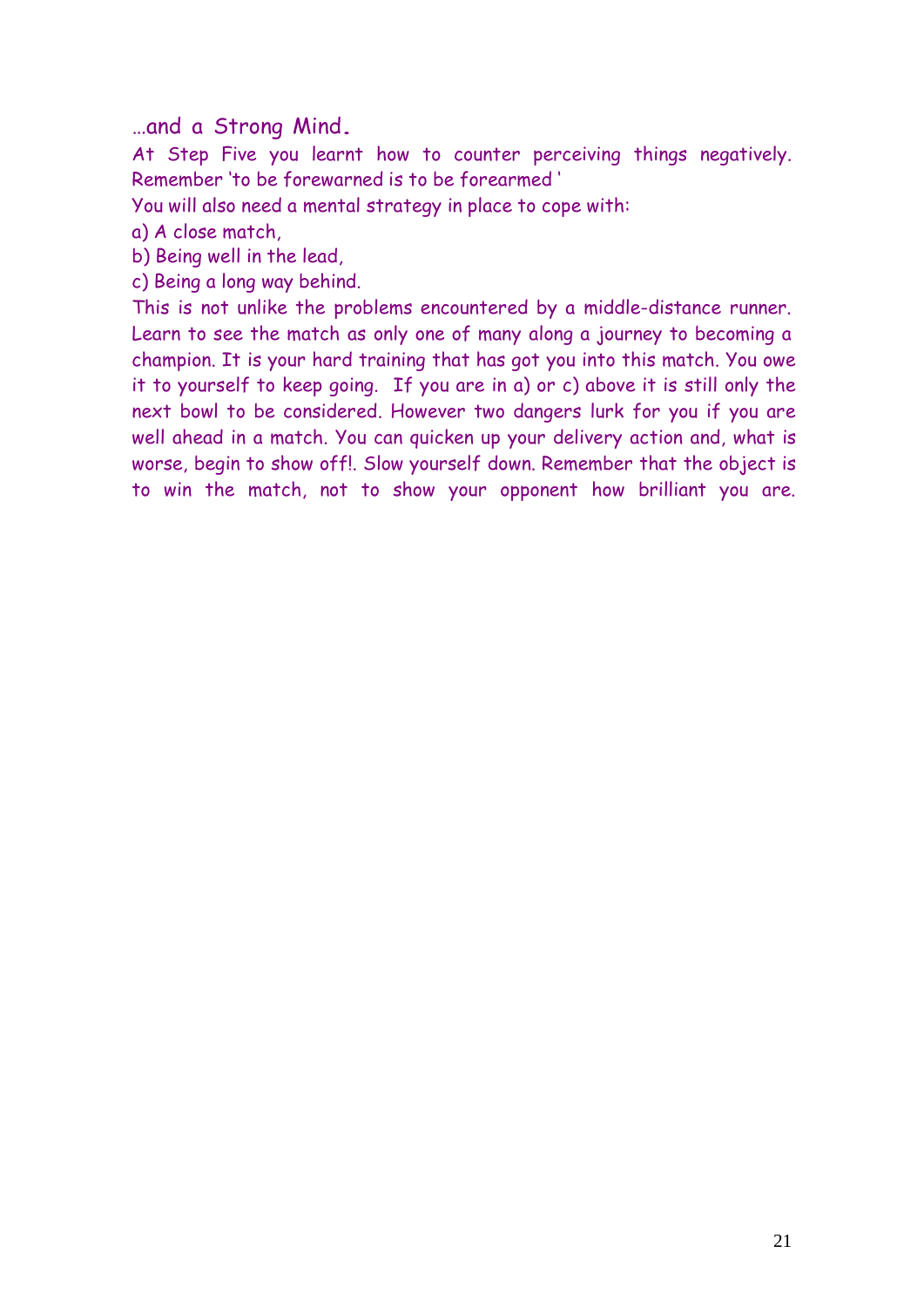# STEP NINE

# 'Bowling', 'Grounding' and 'Throwing'

Practice your 'strength of grip' scale on a bowl. Feeling and seeing the difference between strengths 1 and 2 may be enough for you. You don't need any jacks. Just bowl using the same stance height but vary the grip strength.

You are aiming to bowl every bowl along the carpet as it leaves the hand, i.e. at the bottom of the arm downswing the bowl will be at the level of the carpet. Now when using the 'vertical ruler scale,' as part of the delivery action, your bowl is coming down to the carpet from different heights. So sometimes instead of 'bowling' your bowl you either 'ground' or 'throw' it.





In 'grounding' the bowl reaches the carpet before the lowest point of the arm swing. Some of the energy given by your movement to the bowl is absorbed into the carpet. This results in you bowling shorter than the intended length.



In 'throwing' the bowl is eleased in the air above the carpet. This is caused either by the bottom ofthe arm downswing being above the carpet or by keeping hold of the bowtoo long. So at the moment of release gravity will pull the bowl downward $\sf{Energy}$  is absorbed into the carpet. Again this results in you bowling stort. To help you with this problem look at the carpet from delivery 5 to 8. This will give your brain more visual information about the hei ght your bowl is above the carpet.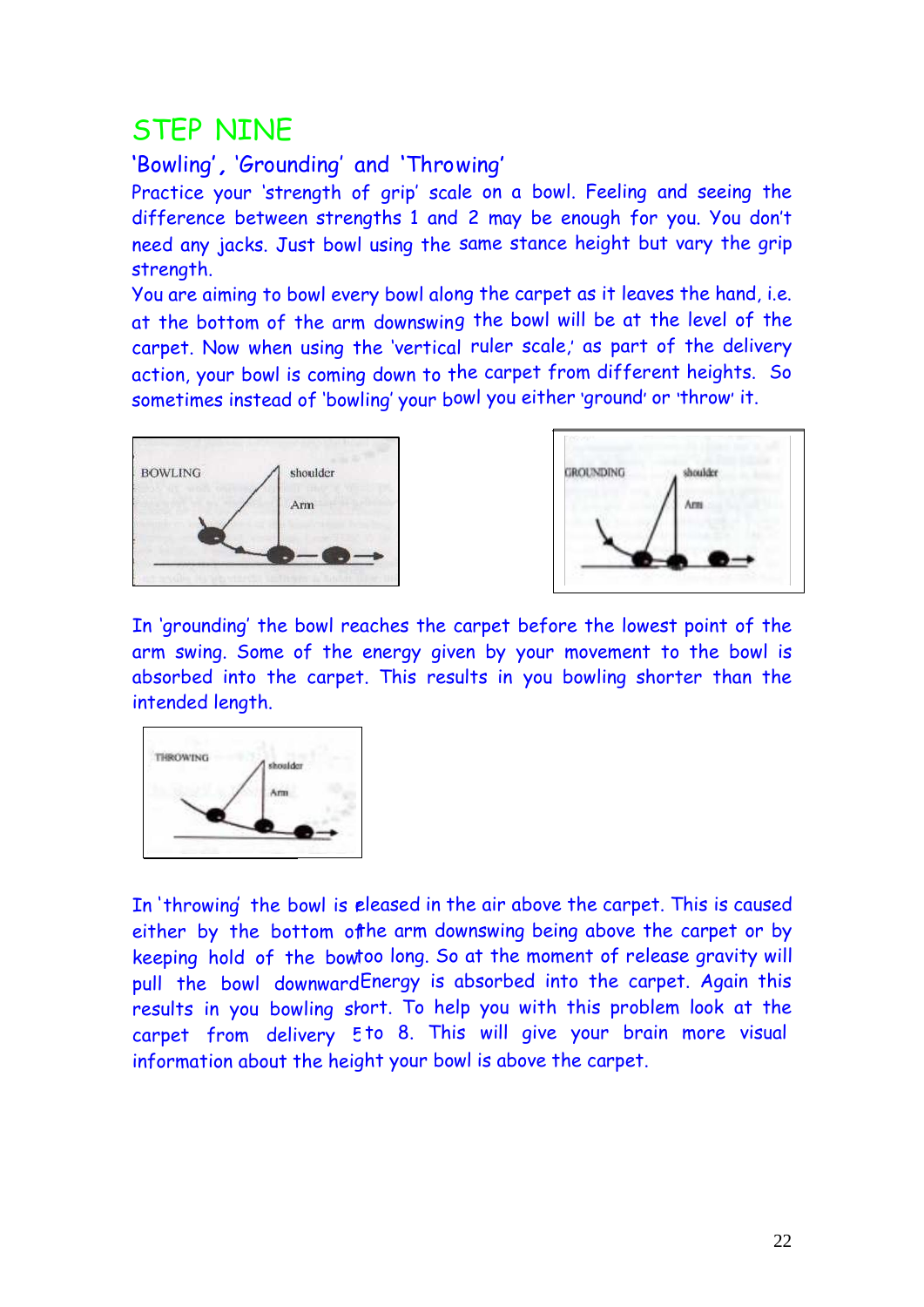### You Need a Cycle of Delivery



You need to control every delivery. Learning a 'cycle of delivery' will help you to achieve this. Study the cycle shown. A) RELAX. You have just bowled. Wind down. Now consider some of

these things. Think about your last bowl. Warm or dry the next bowl. Do one of the tightening/stretching exercises, or do a pretend delivery. Look at your opponent's last bowl.. Decide upon your hand/ point of aim/length/ position on the mat. Check your bowl bias. Look at the potential movement for distracting you on the adjacent rink. You must only bowl when there is little or no movement on that rink

B) SWITCH ON Breathe in and out slowly.

C) FOCUS Carefully put your body in the correct 'on your marks' position on the mat by going through the movement sequence 1 to 9.

D) BOWL Move into your delivery action 10. At this point, mechanically, you can switch off. You know your outer self 'on your marks' and 'get set' positions will 'deliver' for you. Now switch on to your inner self. Think, feel and imagine your point of aim. Concentrate on 'seeing' through the point of aim to the land beyond. 'See' your bowl going through the road tunnel. Enjoy knowing it will not touch the sides of the tunnel. Bowl saying '1-2-through'. ( 'Fast forward' to Step Twelve to help you understand more about your inner self.)

#### Strong Legs

With stronger legs your balance will improve. With stronger legs and improved balance you will 'bowl' your bowls more often. Lie down with knees bent. Place a folded cushion between your knees. Breathe in. Squeeze knees together as you breathe out to the count of 10. Repeat x 3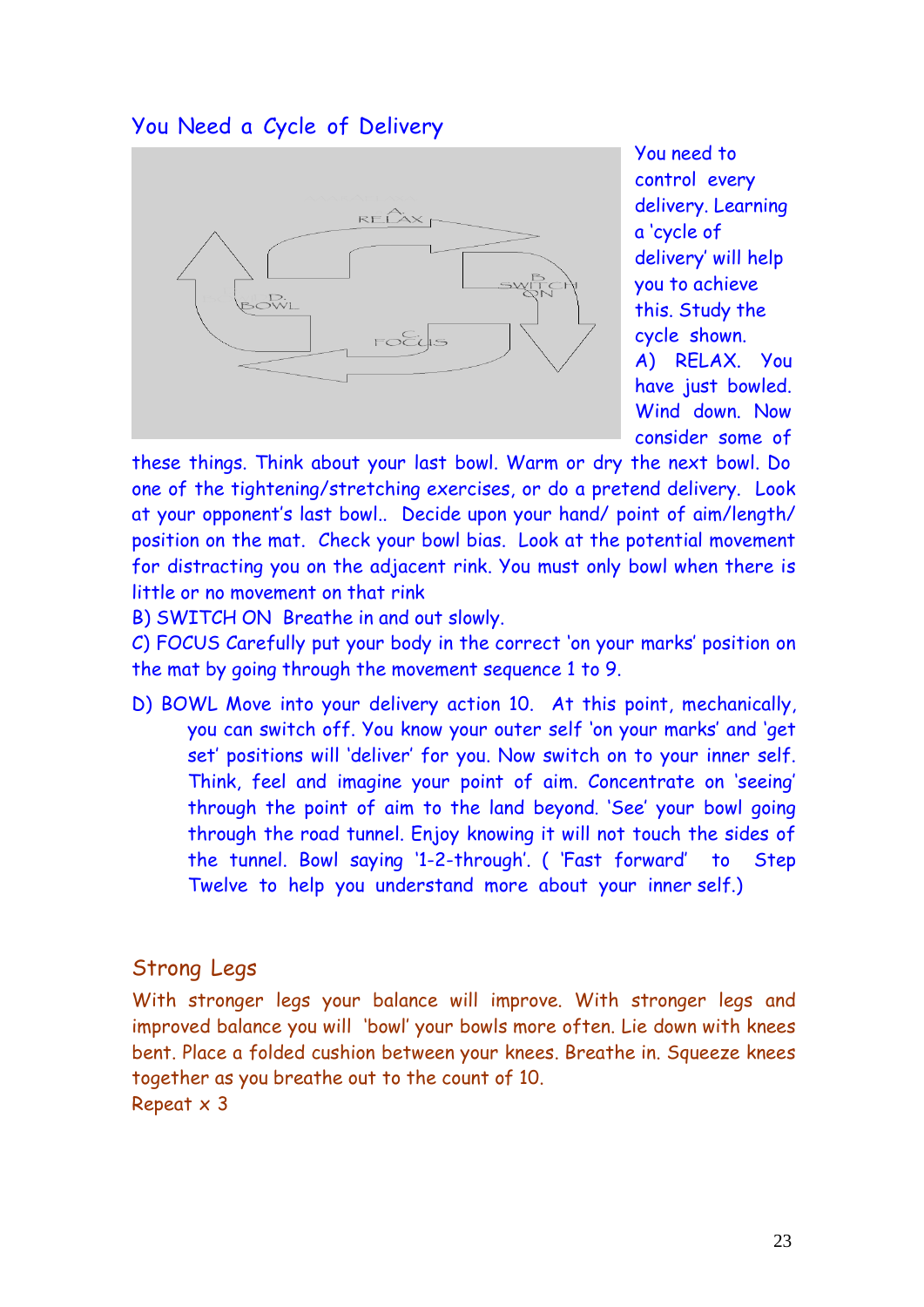### Not Feeling Bothered?

At Step Two you began to learn how to cope with being tense. You will also, at some point in your bowling career, have to counter a 'not feeling bothered' problem during a match. There are several causes of this. You may be preoccupied, be feeling outclassed, be unwell. You will first have to recognise what is happening. Try to slow things down. Dig deep into your memory bank. Remember yourself at your best. Think about the matches you have won. Think about the people who care about you; the team, your club. You're not alone! Try either 'shadow boxing' or sprint run on the spot for 5 seconds. If you are really desperate ask permission to go to the toilet and have a short scream.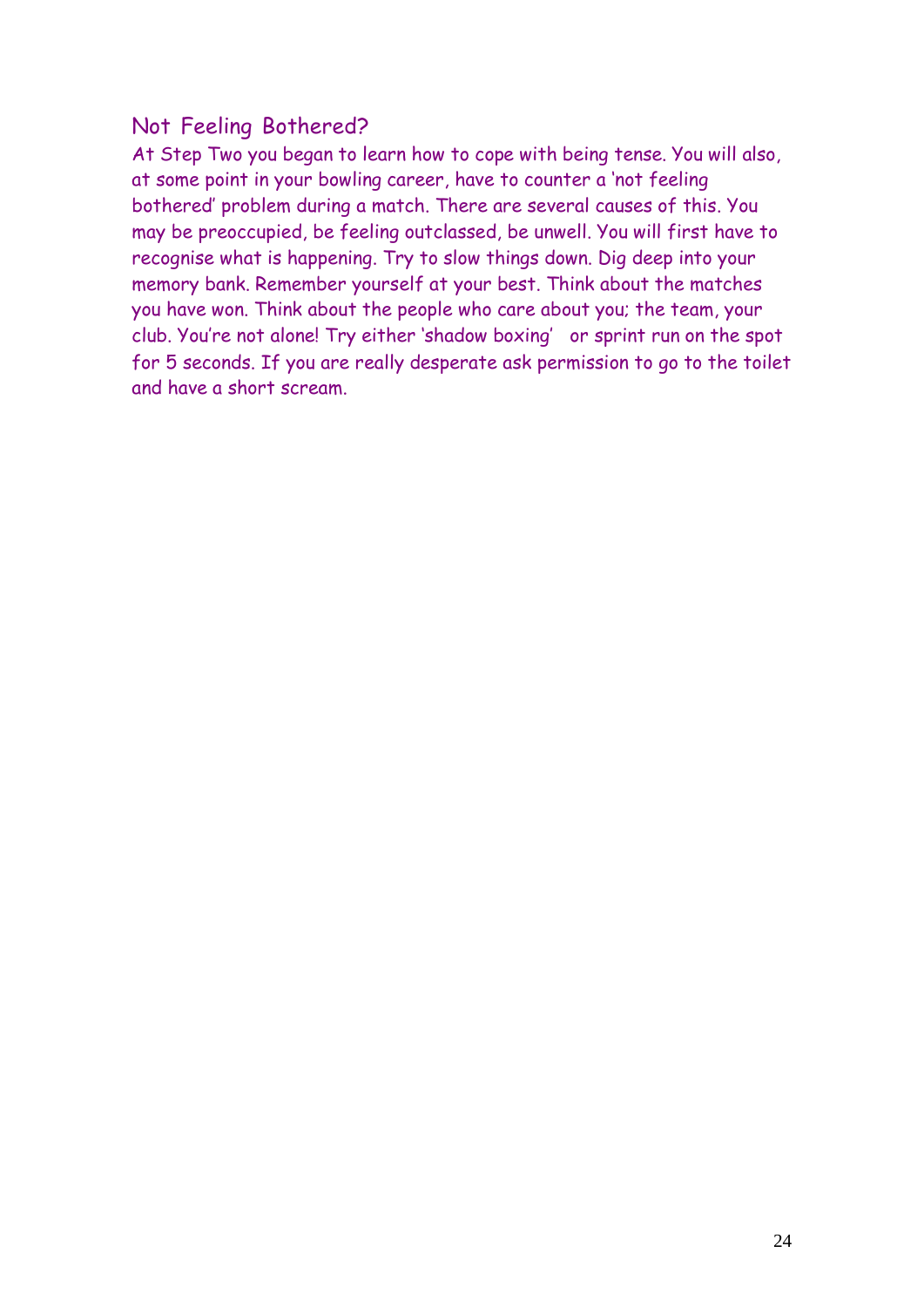# STEP TEN

#### Making and using a Rink Chart

A rink chart will assist you to bowl accurately. Use a club scorecard to make one. Imagine that you are standing on the mat at the two yards marker with the scorecard (chart) in your hand. The numbers down the middle of the chart represent the distances (yards) in from the far ditch. Most of the time you only need to use the numbers 2-9: 2 being full length.

Most indoor clubs have a bar at one end and a clock at the other end. I have written 'bar' and 'clock' on the chart. When I am bowling away from the bar end of the rink I write numbers in the column under 'bar'. So when bowling away from the clock end of the rink I write numbers in the column under 'clock'.

| (A) | <b>RINK</b>    | <b>B</b> ) |                 | ACE SIZE 5 | $\mathcal{C}$ | <b>VECTOR</b>  | SIZE <sub>2</sub> |
|-----|----------------|------------|-----------------|------------|---------------|----------------|-------------------|
| bar | clock bar      |            |                 | clock      | bar           |                | clock             |
|     | $\overline{2}$ | $6 - 2$    | $\overline{2}$  | $6 - 2$    | $4 - 2$       | $\overline{2}$ | 3.2               |
|     | 3              |            | $\overline{3}$  | $5 - 2$    | $3 - 2$       | 3              | $2 - 2$           |
|     | 5              |            | 5               | $3 - 2$    | $1 - 2$       | 5              | $1/2 - 2$         |
|     | 6              | $2 - 2$    | $6\overline{6}$ |            | $1/2 - 2$     | 6              | $0 - 6$           |
|     | $\overline{7}$ |            | $\overline{7}$  | $1 - 2$    | $0 - 2$       | $\overline{7}$ | $0 - 5$           |
|     | 8              | $0 - 2$    | 8               |            | $0 - 1$       | 8              | $0 - 2$           |
|     | 9              |            | 9               | $0-1$      | $0-1$         | 9              | $0 - 1$           |
|     |                |            |                 |            |               |                |                   |

Rink charts B) and C) were made by the author for the same rink. Studying rink chart B) Taylor Ace size 5, and C) Taylor Vector size 2, will help you to understand what to write on your chart .The first number under both the 'bar' and 'clock' columns is the 'height of stance'; the second is the 'strength of grip'. Taking Taylor Ace from the bar end as an example the 6 represents the height of the body on the 'vertical ruler scale', the 2 the strength of grip, for a jack positioned 2 yards from the ditch.

Taylor Ace size 5 is 165g heavier than Taylor Vector size 2. So a higher stance is needed on the mat when bowling with the size 5.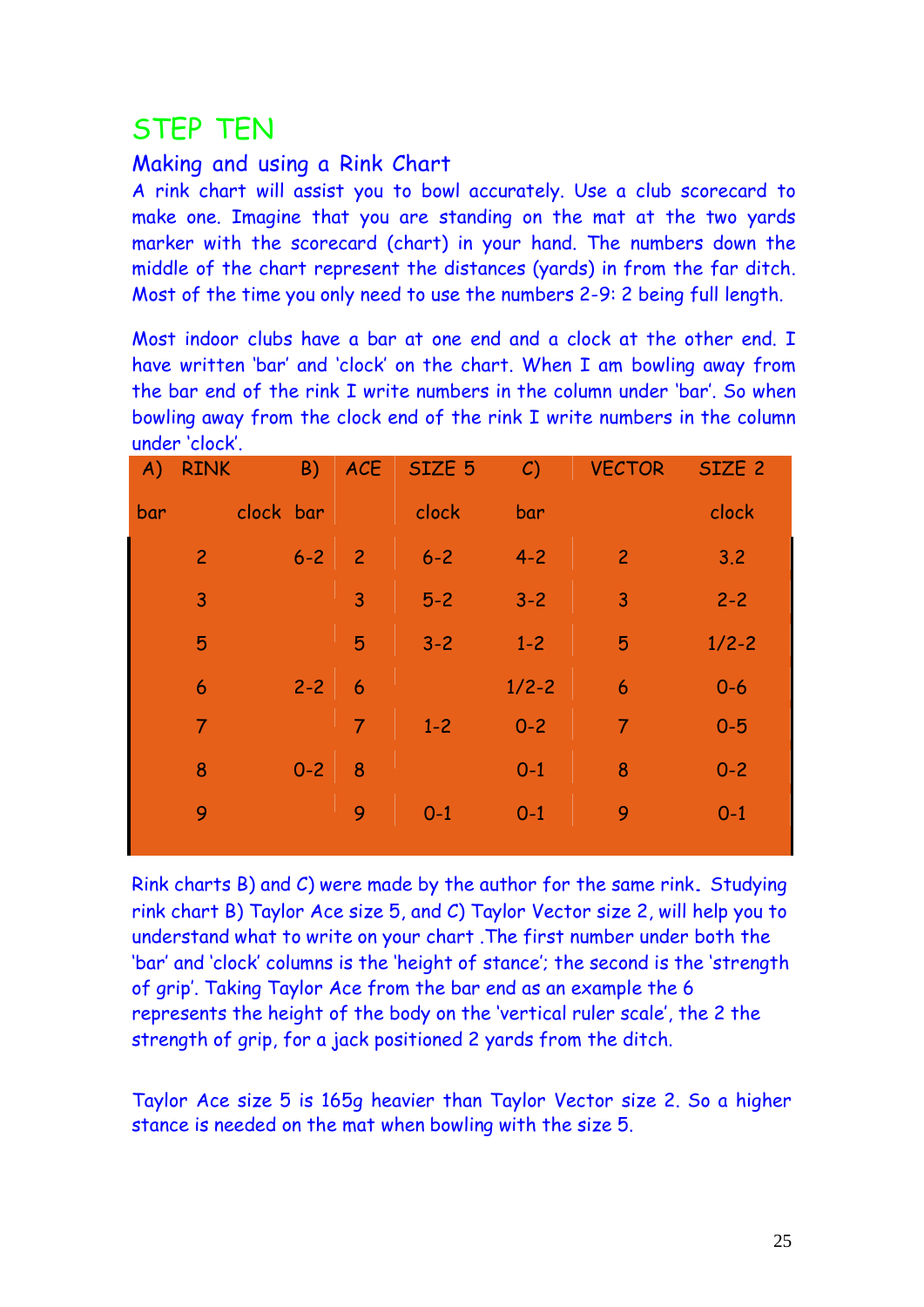For most jack lengths the strength of grip is the same. With shorter jacks, and with smaller bowls, you could decrease the strength of grip.

Usually less force is required to bowl towards the bar end than towards the clock end. The difference can be significant.

The temperature, pressure and relative humidity of the air can change during a match. If this happens you will need to alter the speed of the bowl. Two examples of these changes, which can be sudden, are:

- 1. An increase or decrease in the number of people congregating at the bar end of the rink,
- 2. The warm air heating system coming on.

In addition you may find that as you tire you need to stand higher on the mat.

You need to react quickly to these changes.

#### More Thoughts about the Delivery

a) Recall Step Five 'controlling your height of stance'. For long jacks you can try this method.

Go through the delivery 1 to 4. Now bend your knees to a count e.g. 1-2-3- 4-5 as before. Then continue the delivery from 8 .You may find that for long jacks, lengths 2, 3 and 4, you move your body down and for medium and short jacks you move your body up.

b) On longer, or very slow, rinks you may need to stand higher on the mat. At delivery 4 slowly slide the left hand up the leg. Count 1-2-3 etc. This both heightens the stance and controls the amount of bending at the waist. c) Occasionally try a different delivery. Try this one at your home. Place the bowl in your right hand as usual. This time also place the left hand on the bowl. Go through the delivery to 6. Now take both arms forward and upward until the bowl is level with the head. Encourage the left hand to take the weight of the bowl. Just before you start to bowl take the left hand away. Keep the time of the delivery the same. When practicing this delivery action at the club vary the distance you take the arms forward after delivery 6. What difference does it make to the length you bowl it? d) Most bowlers are less accurate on short jacks. If this is true for you try this method. Bear with me and use the fixed delivery action. I seek to control the height of stance by bending both at the waist and the knees. ( numbers 4 and 7 on pages 5 and 6.)

Reread p.15 'Controlling your height of stance'.

Now at home go through the delivery action (p.5, up to number 5.)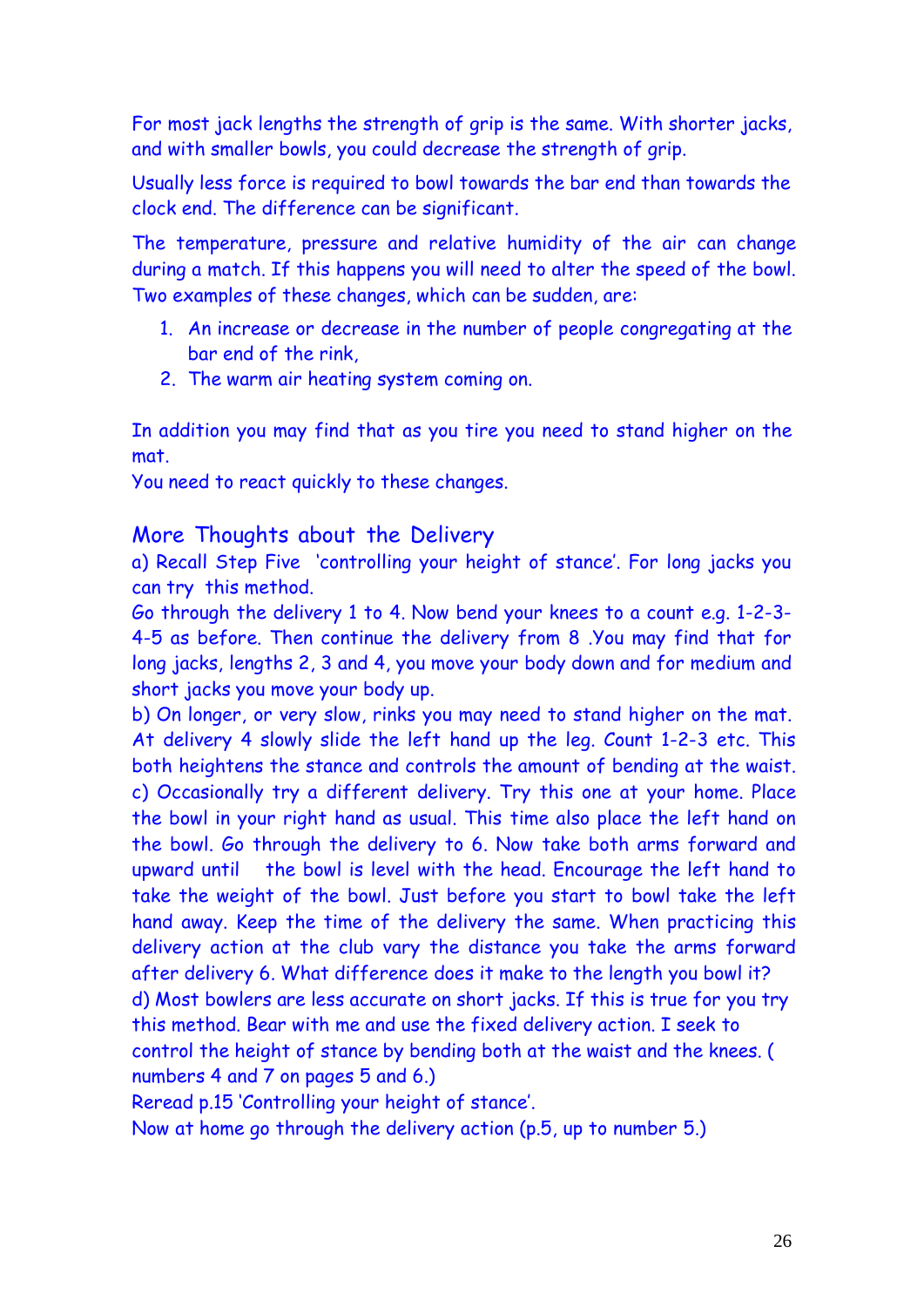Using step 2 (p15) as an example unbend your knees slowly to the count of 1-2.

Now bowl. (p.6 delivery action numbers 8, 9 and 10.)

In doing this you probably bent your knees to get the bowl down to carpet level.

Don't!

Keep the knees locked after your count of 1-2.

As you deliver lower your bowl to the carpet by bending forward at the waist.

In this method you will have more control over both 'bend your body forward' position (p.15) and unbending the knees. You will bowl with greater accuracy to short jacks.

NB. A great American golfer was gradually dropping down the ranking list. Suddenly he regained his former high ranking. A golf writer was firmly of the opinion that this was the result of him having to articulate ( meaning 'to clearly express') his technique for an instructional DVD.

If you have ideas on how to improve your game, test them and record your observations. Articulate your technique!

### Stretching your Hamstrings

Exercise your hamstrings. Then you can really stretch out in the delivery action. Lie on your back, knees bent. Raise one leg vertically upwards and hold for 15 seconds. Then reverse the legs. RepeatX3.

In the relax phase of the 'Cycle of Delivery' try the following stretch exercise:

With straight legs bend forwards from the waist and reach down, slowly and gradually, trying to touch the ground with your hands. Visualise your delivery action stretching out in the follow through.

### All the Good Things

You need to be mentally prepared for any match worth winning. Make a list of all the good things in your life. Yes I know it's a long list. It makes you happy just seeing how long it is. Have you included all of the following? Your job, your health, the 'significant others' in your life, your pension, getting the bowl on the jack that day, your successes, both in the distant and near past, the times when everything seemed to be going well. Not only remind yourself of them, learn them. Now when a match is going against you focus on your list.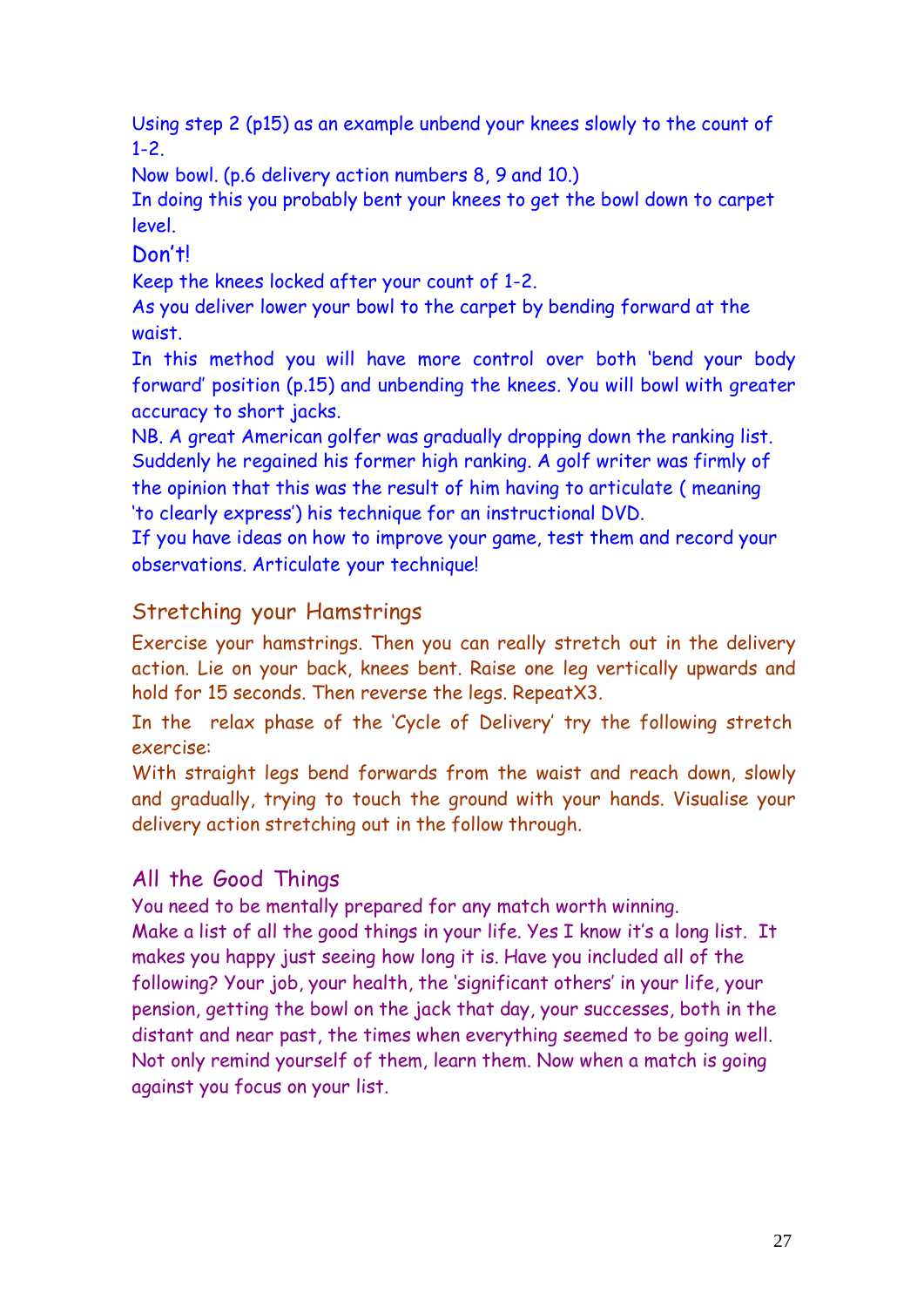# STEP ELEVEN

#### Building the Rink Chart

Use a rink chart. You need two white handkerchiefs, clean and folded, one for each end of a rink. Place them at different jack positions, i.e. the distances (yards) from the far ditch. Just use one preferred rink hand. Let's have the forehand bowling away from the bar end and backhand bowling away from the clock end. Start with 2, that is 2 yards from the ditch, (full length), and progress through 3-4-5-6-7-8-9. You may find that 'height of stance' 9 is needed for 2 yards. Then try 8 for 3 yards and so on. You can also use one of the two examples given at Step Ten to get you started. Once you are sure about 2 yards you can progress. For each length record the 'height of stance' number on your rink chart. Take an average of the four bowls. Take your time. Don't be distracted. If you tire take a rest. In this way you are building up a picture of one rink at your club. Use your rink chart next time you visit the club. If you are on another rink, or at another time of day or with different air conditions what changes do you notice? Keep a record of them.

### Warm Up Routine

A warm-up routine, no matter how brief, will settle you into a practice or match quicker. A sensible blend of stretching, balancing, hand warming and breathing exercises, together with high self esteem stories/mental pictures will prepare the body, activate the mind and heighten your resolve.

You rarely see bowlers warming up before a practice or match. The following has been my experience. You may think that it is relevant to you. (This is only for those bowlers with high general fitness).

- 1. At home. Bowl 20 bowls against a cushion, bowling from different 'heights of stance'. Record the number of times you 'ground' or 'throw', as opposed to bowling the bowl.
- 2. Get changed, jog, run or cycle, for 20 minutes, leisurely.

3. Back home go through a flexion, breathing and balancing exercise routine for 10 minutes.

4. Repeat 1 above. In my experience the incidence of 'throwing' and 'grounding' is greatly reduced.

I am not necessarily advocating a warm-up routine of 2 and 3 above. But like any ranked sportsperson you are advised to consider this aspect of the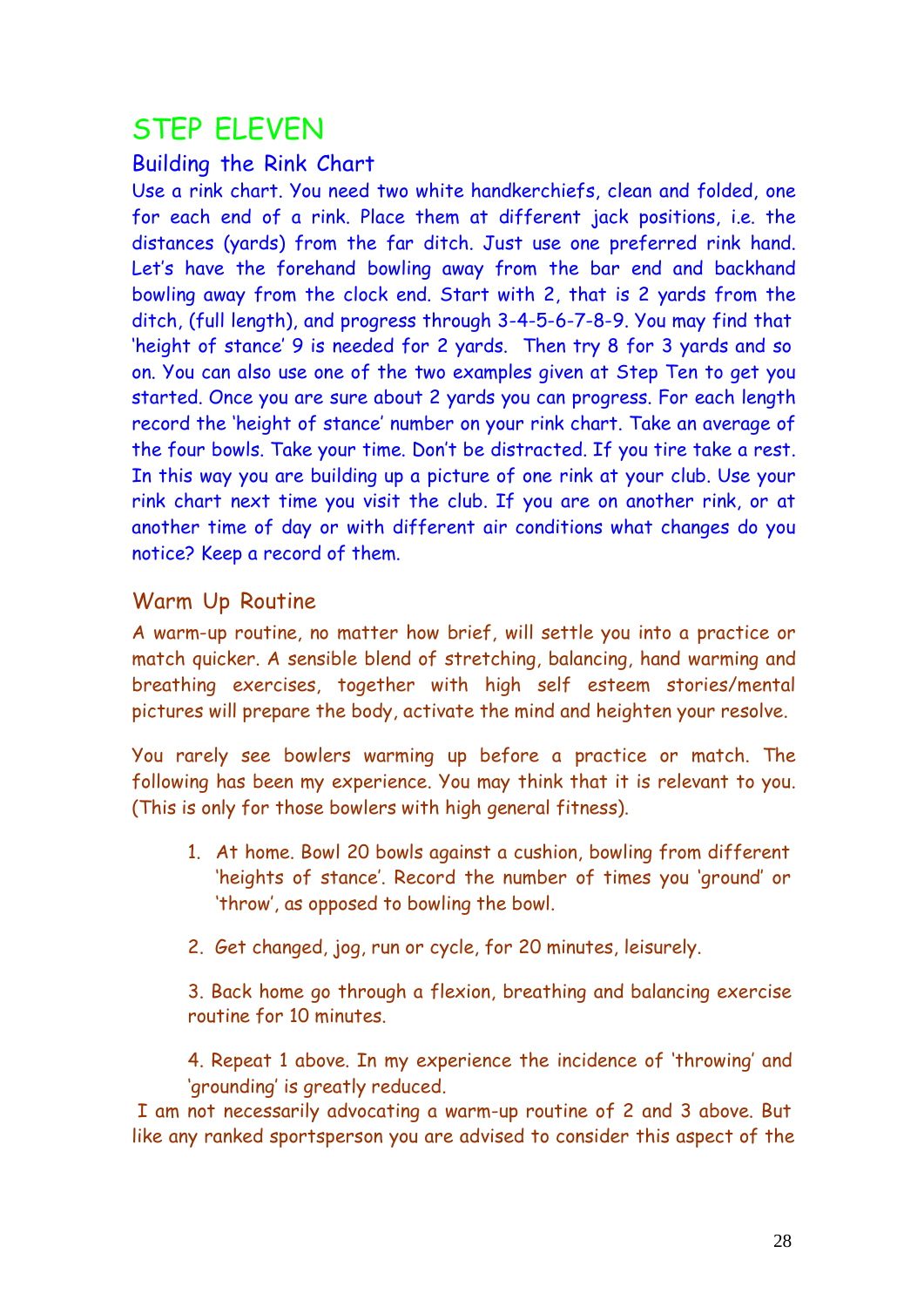game seriously. As always through this book I am suggesting that you experiment. Find out what is best for you.

#### Try Humming

Sometimes you feel tension in a match. This tension is linked to some of your muscles not working properly. This results in a poor performance. A 'humming' technique may help you in this. Hum to yourself as you deliver the bowl. You may notice that there is a change in the pitch of the hum as you do so. This is a sign of over tightness in the body. Persevere with this technique; the humming will become more evenly pitched, your delivery will be smoother and your line bowling will improve. As you get used to the technique make the humming less audible!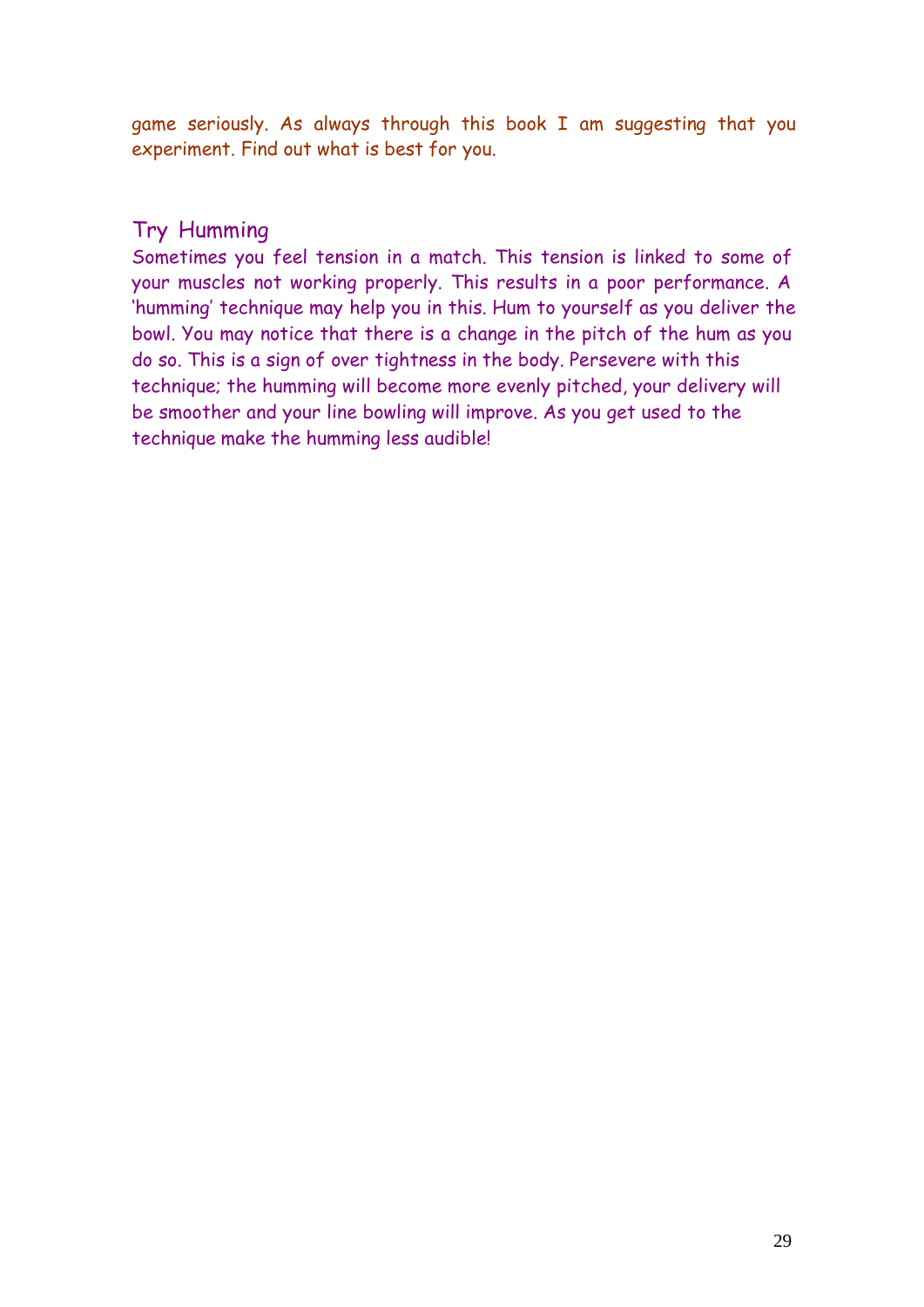# STEP TWELVE

## Locating your Point of Aim

You will recall the work you did on the line that the bowl takes, particularly bowling through the point of aim, at Step Three. You need to locate this point of aim, quickly and accurately.

Look at the drawing of the two rinks. Imagine that you are to bowl the backhand on rink 3. You imagine a number line, on the far bank, going from the centre of rink 3, to the left. So, for example, the centre of rink 2 is 2 on the number line. It may be this will be your point of aim. If however you need a point between 2 and 3 try this method.

|                              | <b>RINK2</b>                       | <b>RINK3</b>                                    |
|------------------------------|------------------------------------|-------------------------------------------------|
|                              | $\bigcirc$<br>$\overline{2}$<br>3. | $\bigcirc$                                      |
|                              |                                    |                                                 |
|                              |                                    |                                                 |
|                              |                                    |                                                 |
|                              |                                    |                                                 |
| 'Exploded drawing' of Rink 2 |                                    |                                                 |
| 3<br>-9                      | .                                  | <b>Bowling</b><br>the<br>backhand<br>from here. |
|                              |                                    |                                                 |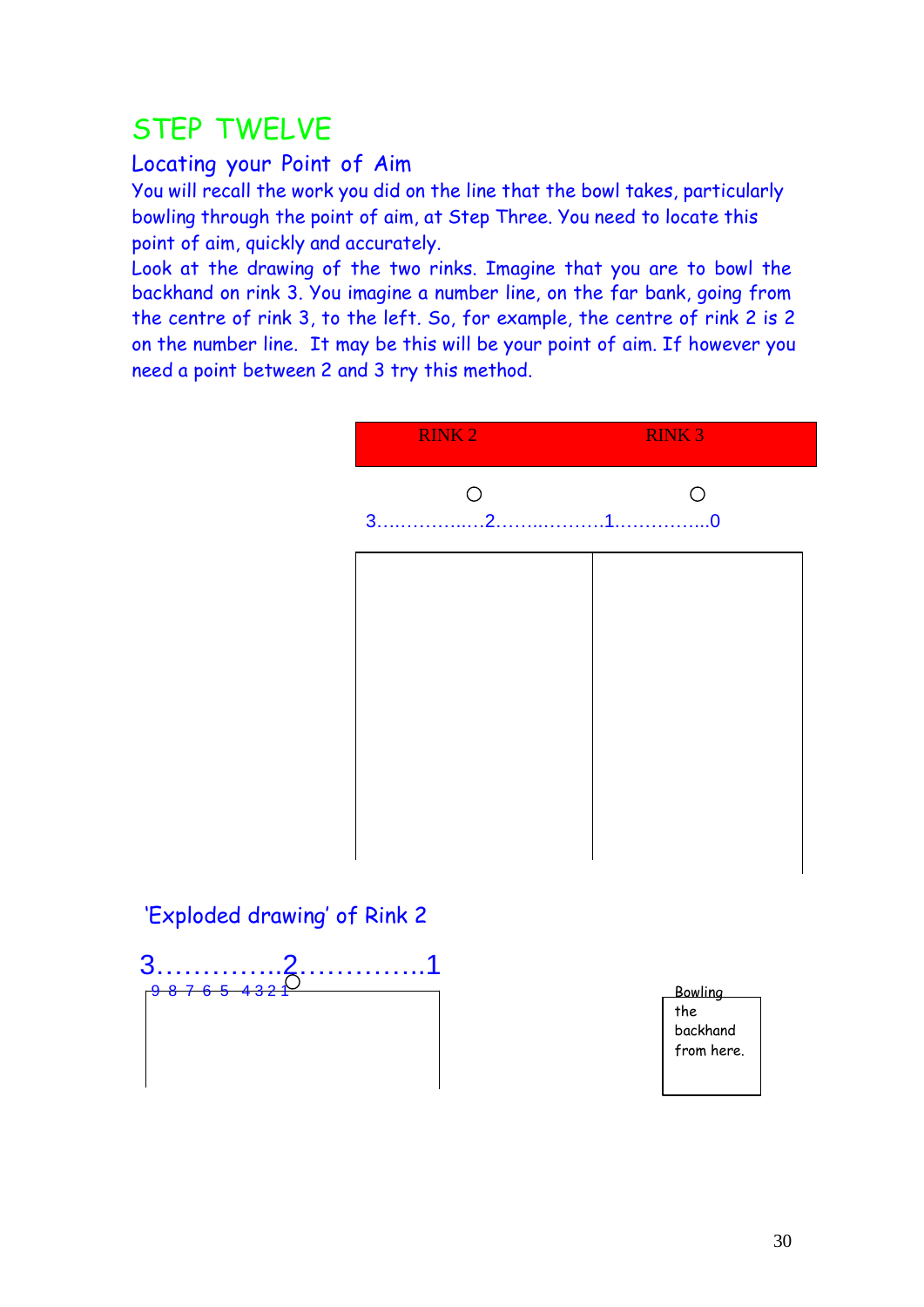On the 'exploded' drawing of rink 2 the space between 2 and 3 on the number line has been divided into tenths. So halfway between 2 and 3, for example, the point is 2.5. If you find that your line is just to the left of 2 your point is 2.1. This method can quickly locate your point of aim on all rinks. In future make a note of this on your rink chart. If your point of aim is nowhere near 2.1 don't worry. The drawing is just an example to help you understand the principle.

Some bowlers don't find the line constant for all lengths. For me both the longer lengths 1 and 2, and the shorter lengths 8, 9 and 10, often take a wider line. So recording this on the rink chart is a reminder to me.

#### A Strong Tummy will Help

Your abdominal, (tummy), muscles are the fulcrum around which your delivery action works. Even a small increase in their strength will make you more stable during the delivery action.

Lie on your back, legs bent. Fold your arms in front of you. Curl your upper body forwards x5. Repeat x2.

#### Getting in Touch with your Inner Self

You began to read about your outer and inner self at Step One. Delivery 1-9 represents the thinking, analytical, outer self part of you. This outer self will help your progress through the delivery 1 to 9. It is like the sprint start in athletics. Your outer self will guide you through the 'on your marks' and the 'get set' phases of the delivery action. Your outer self has now finished its purpose.

Delivery 10 is all to do with your inner self, the feeling, imagining part of you. The inner self uses 'awareness words' to help do its work. You have already used awareness words such as 2 - towards 3- through the point of aim.

Try to develop your Inner Self.

- a) Feel the delivery action rather than 'seeing' the end result
- b) Feel and predict where the bowl will stop after your delivery.
- c) Feel the part of your body that caused any error. If you can you will be better placed to correct it.

Try to become interested in everything related to your delivery, e.g. the shape of the bowl in the hand, the feeling that the fingers generate as the bowl leaves the hand, the shape of the arc as the bowl travels across the carpet. If you are really interested it will help you to concentrate.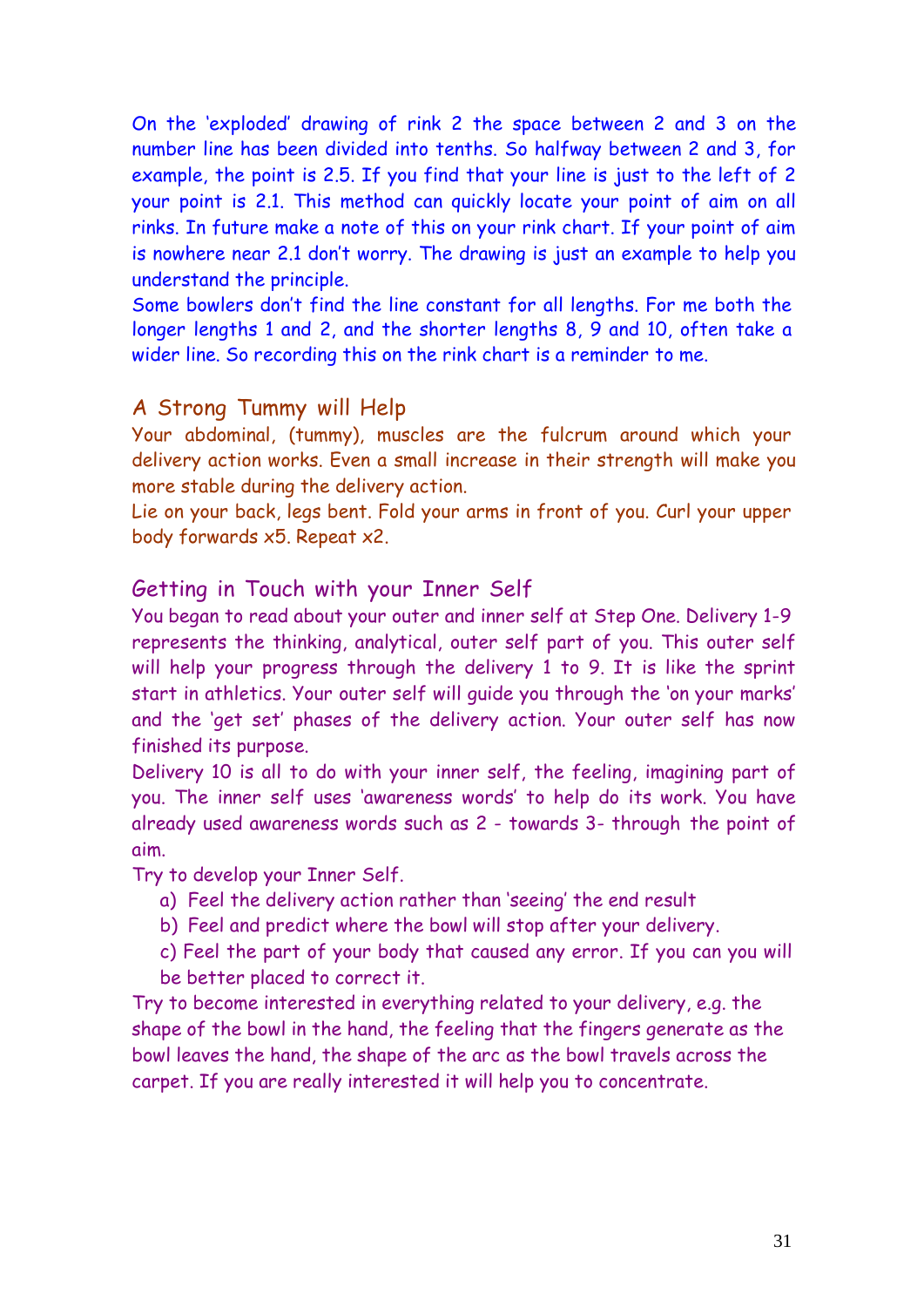# STEP THIRTEEN

#### Test Time

Reread 'Test Time' at Step Seven. Vary the test from time to time. Try a jack at full length and take the mat up one yard at a time. Learn about your strengths as well as your weaknesses. Are you weak on short jacks? Why do you think you are weak? Is it to do with your strength of grip, not believing you have to take a different line or losing balance as you transfer your weight forward or something else?

There is a reason for your weakness. Address the problem, locate the problem and resolve to put it right. Most indoor bowls clubs can afford to buy a video camera. Renting it out to members will give enjoyment, improve performance and raise income.

### The Mat is Going Up

Keep the jack at full length. Bowl end after end taking the mat up one yard each time. By taking the mat up one yard the length is now 3 on your rink chart. Taking the mat up three yards the length is now 5. As you continue to take the mat up the line narrows. You can record this line information on your rink chart.

### Strengthened and Stretched

(Continued from Steps Four and Twelve.) You will improve if you continue to strengthen your abdominal muscles and learn to 'stretch' your spine and limbs.

Lie on your back with bent legs. Breathe in slowly. As you breathe out slowly extend your left leg along the floor, at the same time raise the right arm above and behind you to touch the floor. Breathe in as you return arm and leg to the starting position. Repeat with the right leg and the left arm. Repeat  $x10 \times 2$ .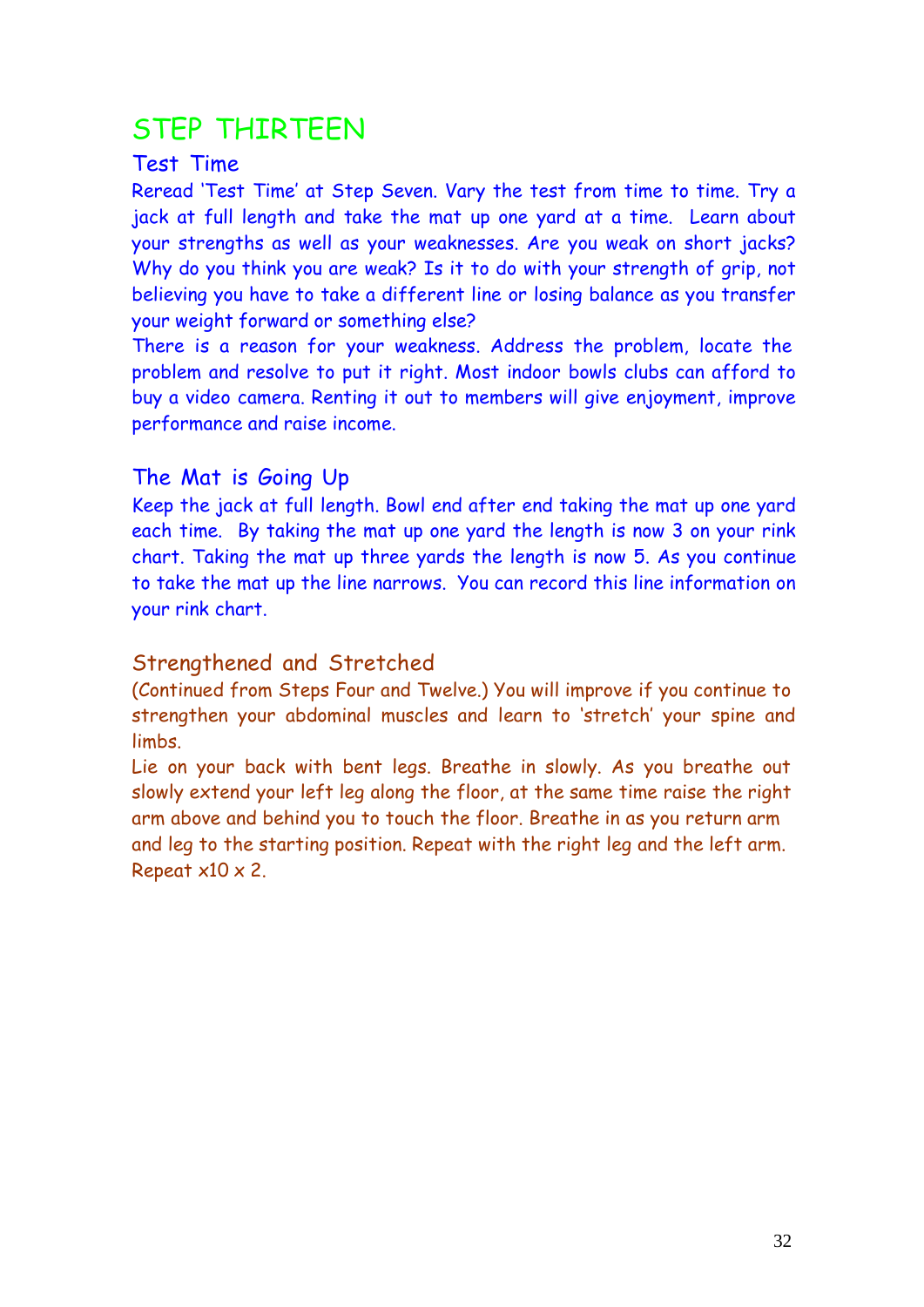### Help with your Positive Thoughts

Step Ten emphasised the need to come to a match with positive thoughts. There will be times when you need to remind yourself of these thoughts. Choose one such thought, one that really matters to you, and forcefully remind yourself of it when it's needed. Here are a few examples of positive thoughts:

- a) 'I've trained hard for this and I'm not going to let that go to waste.'
- b) 'I will play my next bowl as if it's my last, slowly, carefully, my best ever'.
- c) I've played an inspirational bowl before and now is the time to repeat it. That will make my opponent think.'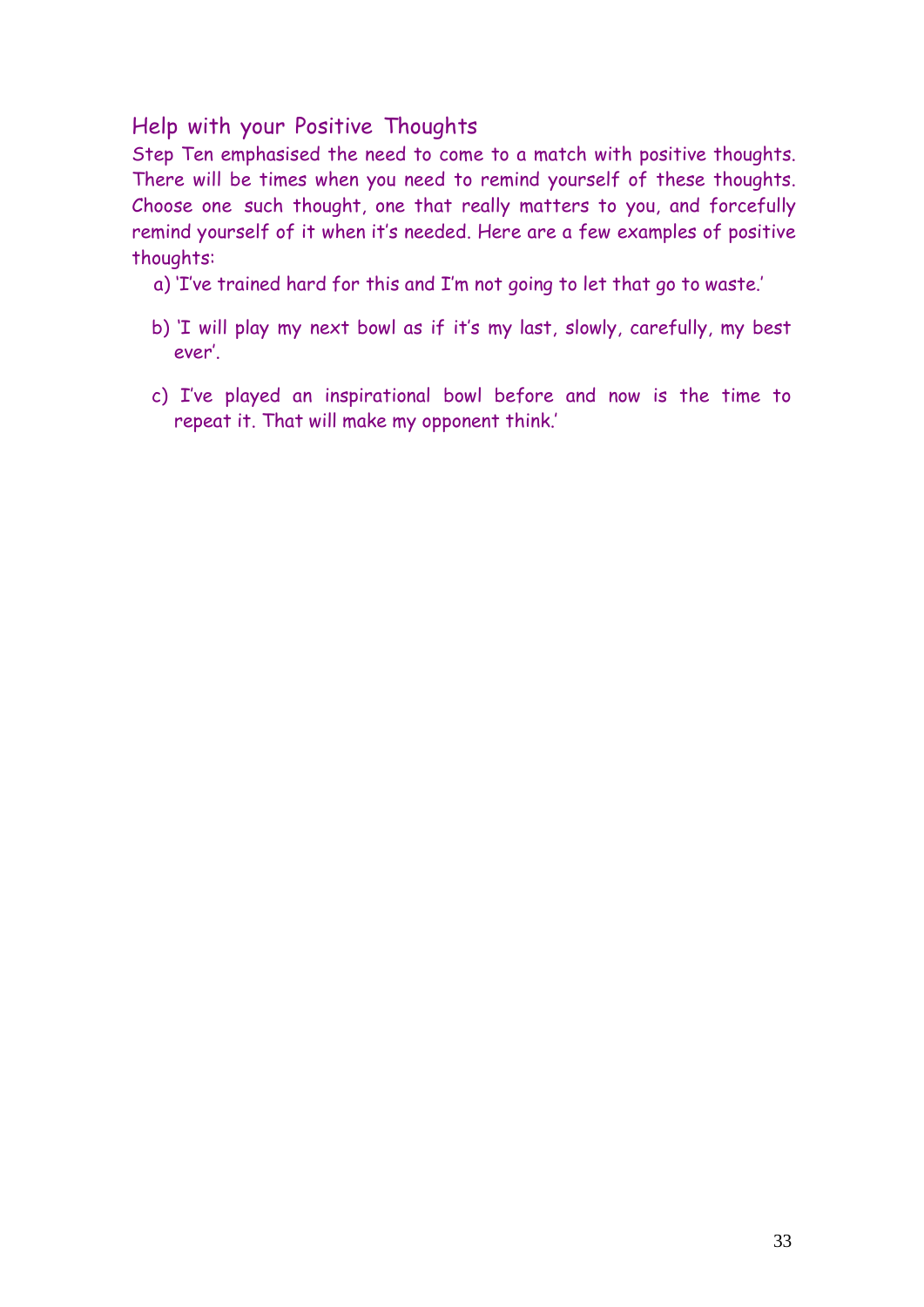# STEP FOURTEEN

#### Timing your Delivery Action

It is important to keep the time of the delivery action the same. To help you in this I suggested saying to yourself '1-to-through', or '1-2-3', as you delivered the bowl. You could also experiment with a 'I-2' rhythm, i.e. one which is faster.

At Step Eleven I also introduced an alternative 'humming' technique. Now choose one of these techniques -the one you prefer.

Get a friend with a good stopwatch to time your delivery. You are going to bowl four bowls from each of the 'height of stance' delivery positions 6-5- 4-3-2-1. In total you will bowl 24 bowls. Time and record each delivery. Make it clear that the stopwatch starts when the bowl starts to move backwards, at delivery 10, and finishes when the bowl leaves the hand. This practice is important. Take it seriously. Bowl through the point of aim. Take the average time for each height of stance position. You are working towards the average time, for each height of stance position, being the same. This practice will help make you more confident of your delivery routine.

### The Delivery Action with a Weight

The weight of my bowl is 1.5kg. Using a 4kg dumbbell I 'bowl' towards a mirror. I go through each of the 'vertical scale' positions. The heaviness of the weight encourages my body to exaggerate the downswing and follow through phases of the delivery action. You can start with a 2kg weight. Don't let go of it!

#### Watch the Best

We can all learn from observing the best players. Record them from televised matches. Choose one player whose delivery action you particularly like. Study it at normal speed and, if possible, in slow motion. Write down the features of the action you like. Focus on those aspects you believe to be mechanically sound. Try to give a reason why the bowler is successful. When you identify a 'good' movement imagine that you are doing it as you watch. Also observe how the bowler behaves in a match? How does the bowler hide disappointments?

You may find one particular bowler an inspiration to you. Watch a video or DVD of that bowler before you have a big match.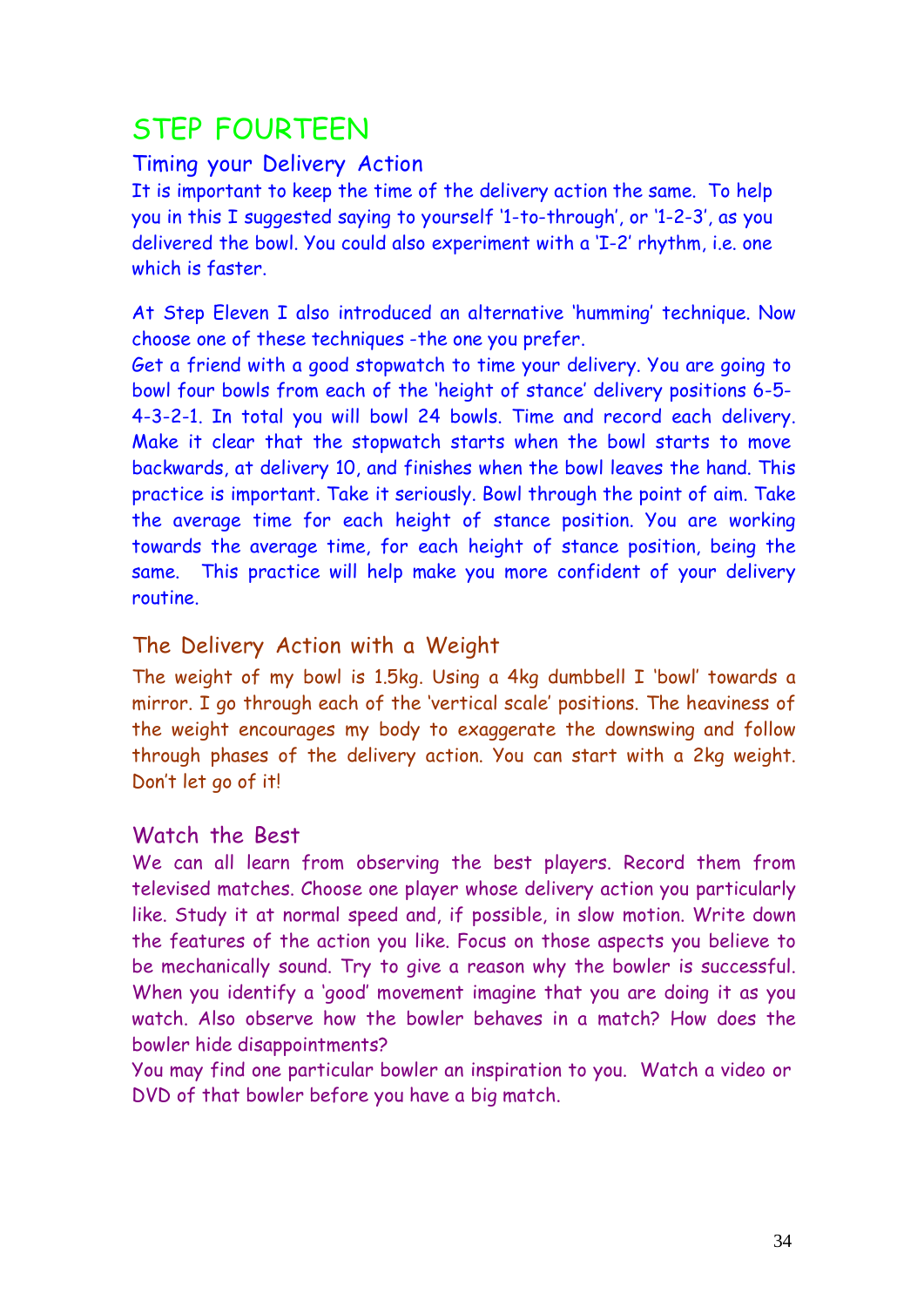# ----The Delivery Action- Revisited---

(The alterations are in italics.)

1. Decide on the location of your point of aim.

2. Check the bowl bias and place it in your hand.

3. Face your point of aim and position your right foot on the mat, legs straight. Place your left foot at least one foot length forward of your right foot.

4. Bend your body forward at the waist until the straight left arm reaches and rests on the left knee.

5. Keeping the right arm vertically straight bend your knees until the bowl is touching the carpet. As you bend bring the right knee closer to the left knee. Decide on your strength of grip. Now keep looking at the carpet until 8.

6. Balance your body on your heels. Move your head to the right so that you are looking down the length of the right arm to the bowl.

7. Count up on your vertical scale.

8. Breathe in, and then out, both to the count 1-2-3. Extend your right arm forward 1 foot and now look at your point of aim.

9. Take your point of balance forward from the heels to the 'soles' position.

10. Swing the arm back to the count of '1-2'. Now as the right arm swings forward to the count of 'through' move the right knee even closer to the left knee. Bowl 'through' the point of aim.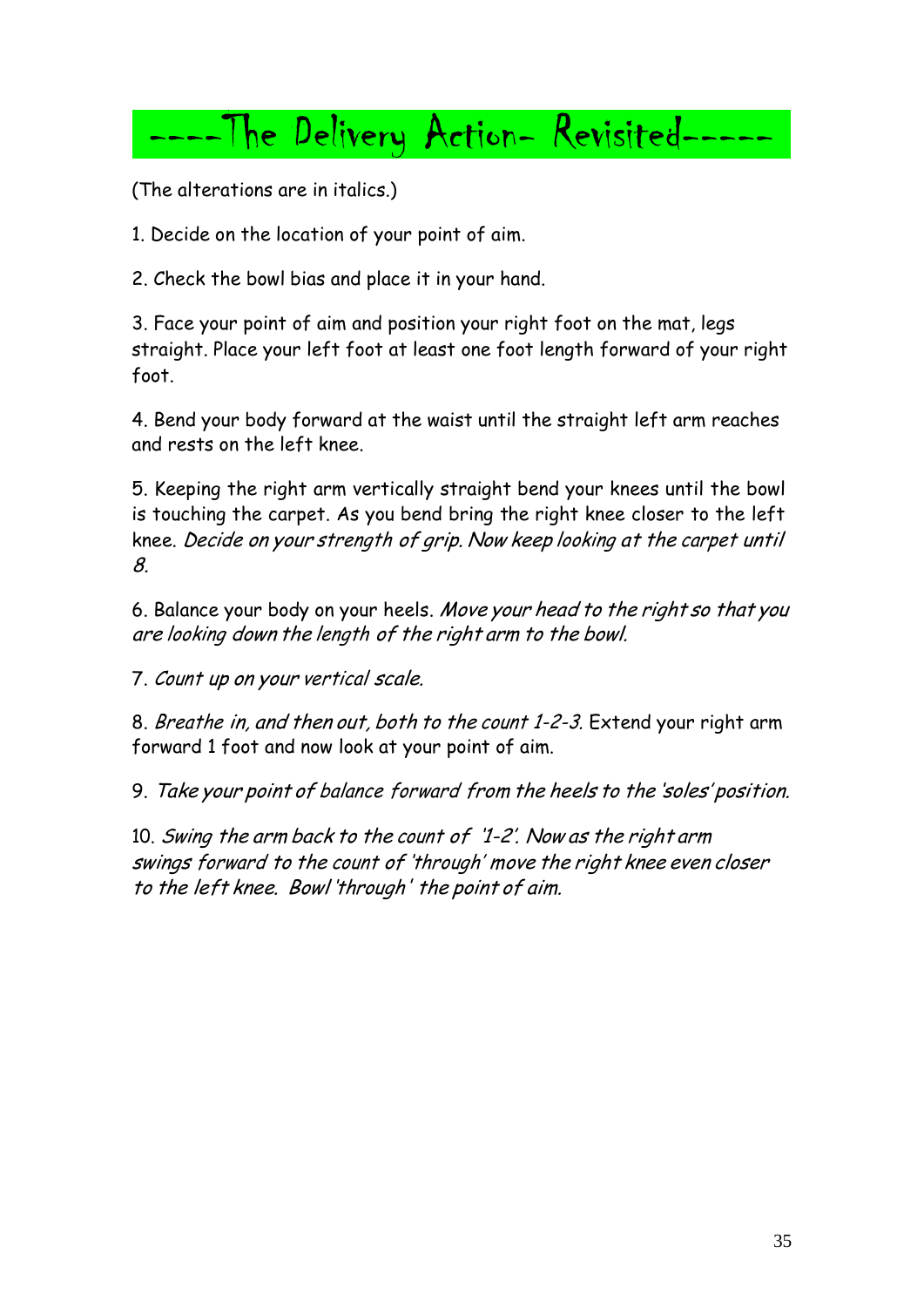# Stepping back to the beginning

At the beginning of the journey I raised the prospect of you bowling accurately and consistently. With regard to length this was to be done by controlling the speed of the bowl at delivery. First by keeping the time constant and second by controlling the distance travelled during the delivery. These five distance variables had to be controlled:-

a) The height of the bowl above the ground at the start of the delivery swing.

b) The length of the swing of the arm.

c) The length of the step forward of the left foot.

d) The amount of 'body weight forward' transference that is made in the delivery.

e) The strength of the grip on the bowl.

Step One suggested a way of controlling d). Step Eight dealt with e). Number 3 of the delivery action dealt with c) Number 8 of the delivery action dealt with b). So that just left us with a). This variable, which can be consciously controlled, is allowed to vary and is the main means used to bowl accurate length.

From time to time I have suggested that you experiment. If you do it will add to your enjoyment of practice. Here are two experiments to get you started.

a) Vary the position of the left foot in relation to the right foot e g. 2, 4 or 6 ins. in front of the right. What difference does it make?

b) In the 'get set' position keep the height of stance constant. Take the bowl in both hands and, the keeping the arms straight, take the bowl forward of the body and upward. Vary the amount of upward movement and see what effect it has on bowl length.

The mechanical thinking then, which underpins this book, if applied, will have led you to bowl line and length more accurately. But without a serious consideration of the physiological and psychological elements, which contribute to a higher level of consistency, you will always under perform. That's why I end the ebook by writing ………………………………………